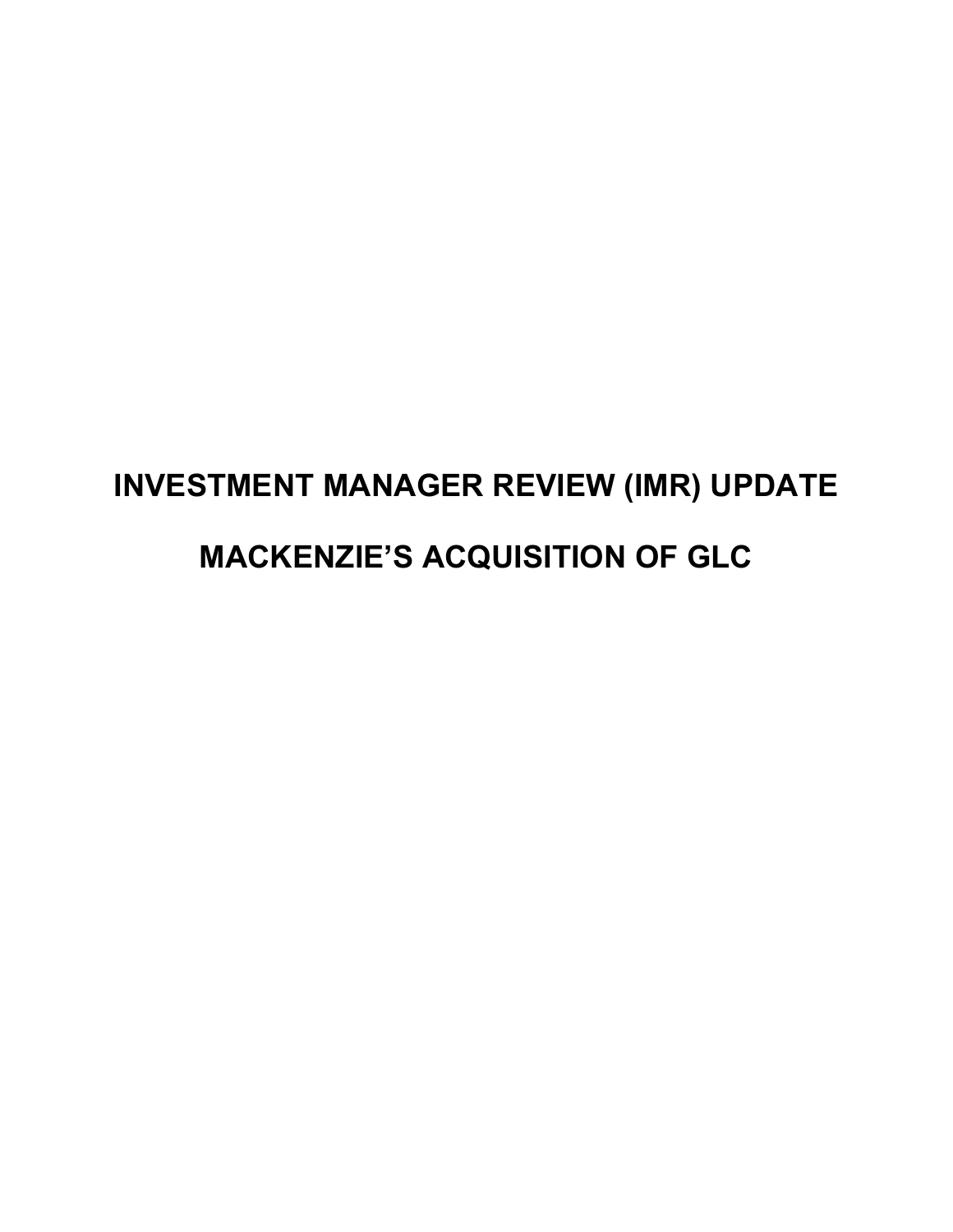# **Table of Contents**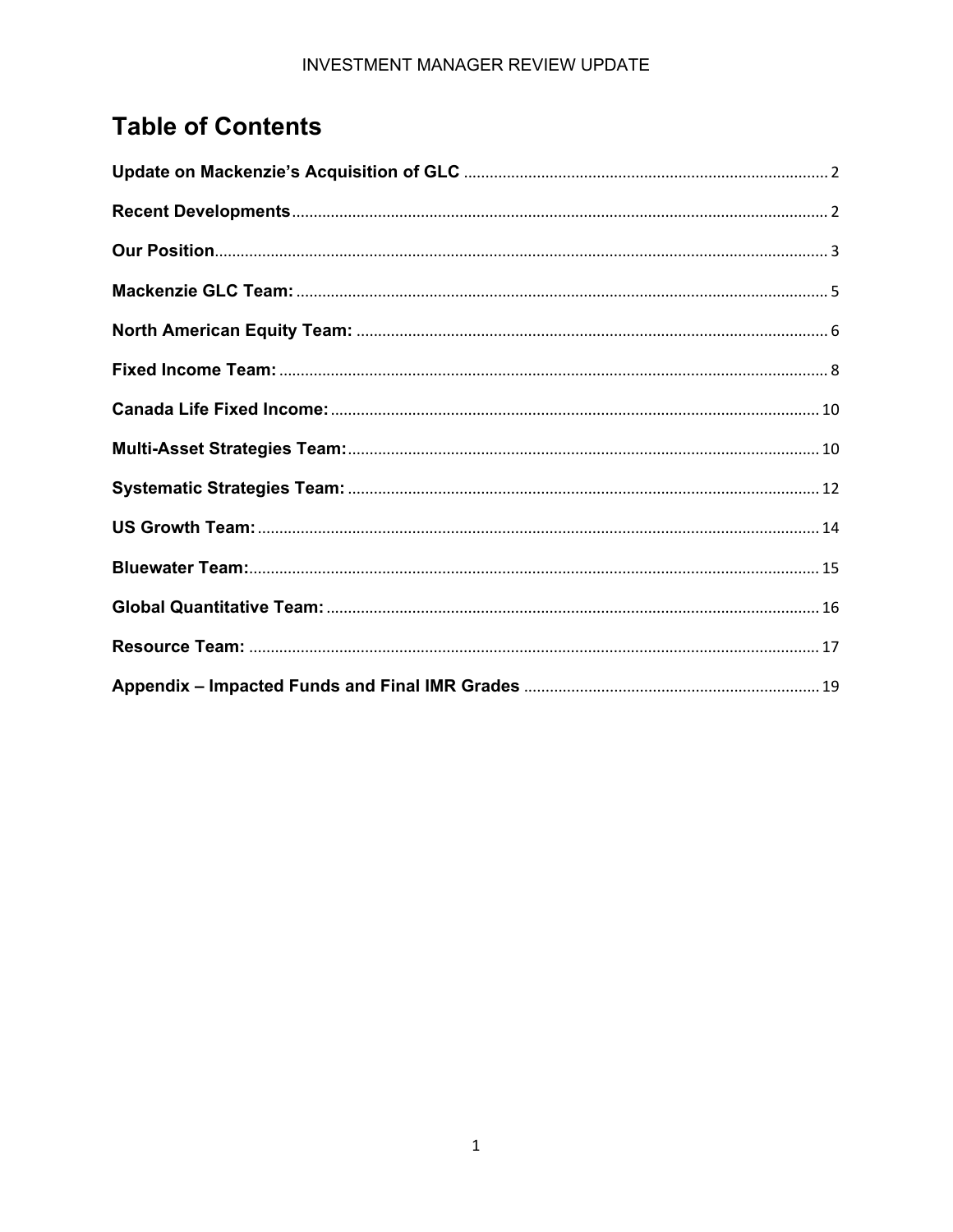# <span id="page-2-0"></span>**Update on Mackenzie's Acquisition of GLC**

Further to our initial opinion piece released at the end of August, which can be found [here](https://ssl.grsaccess.com/GRSAsset/media/177924/imr-update-on-mackenzie-s-acquisition-of-glc.pdf), and now with the sale now finalized, the IMR team has evaluated the manager changes, resulting from this transaction, and the impact to their respective IMR grades.

The following provides and in-depth assessment touching on each impacted investment team and fund, any lead manager changes where applicable, and shares our IMR ratings for each mandate affected.

#### **Recap: Mackenzie Financial's acquisition of GLC Asset Management Group Ltd.**

To recap, on August  $4<sup>th</sup>$ , Great-West Lifeco Inc. (Lifeco) announced it had reached an agreement to sell its Canadian asset management subsidiary, GLC Asset Management Group Ltd. (GLC) to Mackenzie Financial Corporation (Mackenzie) for cash consideration of C\$175 million.

The asset manager's sale to Mackenzie includes:

- GWL Investment Management
- London Capital Management
- Laketon Investment Management
- Portico Investment Management

The addition of these four investment boutiques, representing C\$30.1 billion in AUM, will increase Mackenzie's total AUM to C\$186.8 billion, making it one of Canada's largest asset managers. Note, Portfolio Solutions Group is not included in the transaction and will remain as part of Canada Life. On January 8<sup>th</sup>, 2021, Mackenzie and GLC announced that they have closed the previously announced sale of GLC Asset Management Group Ltd. (GLC) from Lifeco to Mackenzie as of December 31, 2020.

## <span id="page-2-1"></span>**Recent Developments**

Two recent developments have occurred since our last update that have implications on the IMR grades:

#### **1. Mackenzie's Chief Investment Officer (CIO) Announced Change:**

On November 18<sup>th</sup>, 2020 Mackenzie announced that Tony Elavia, Executive Vice-President and Chief Investment Officer ("CIO"), would retire on December 31, 2020. In conjunction with Mr. Elavia's retirement, the company announced it would institute a two-CIO model, a new approach, which reflects a growing trend in the investment management industry and addresses the growth in Mackenzie as an organization of the past several years. Immediately following this announcement, the IMR team sat down with Barry McInerney, President and Chief Executive Officer of Mackenzie Investments as well as with Tony Elavia and Steve Locke. The new structure will split the former role and include one CIO dedicated to Fixed Income and Multi-Asset Strategies and the other dedicated to Equities.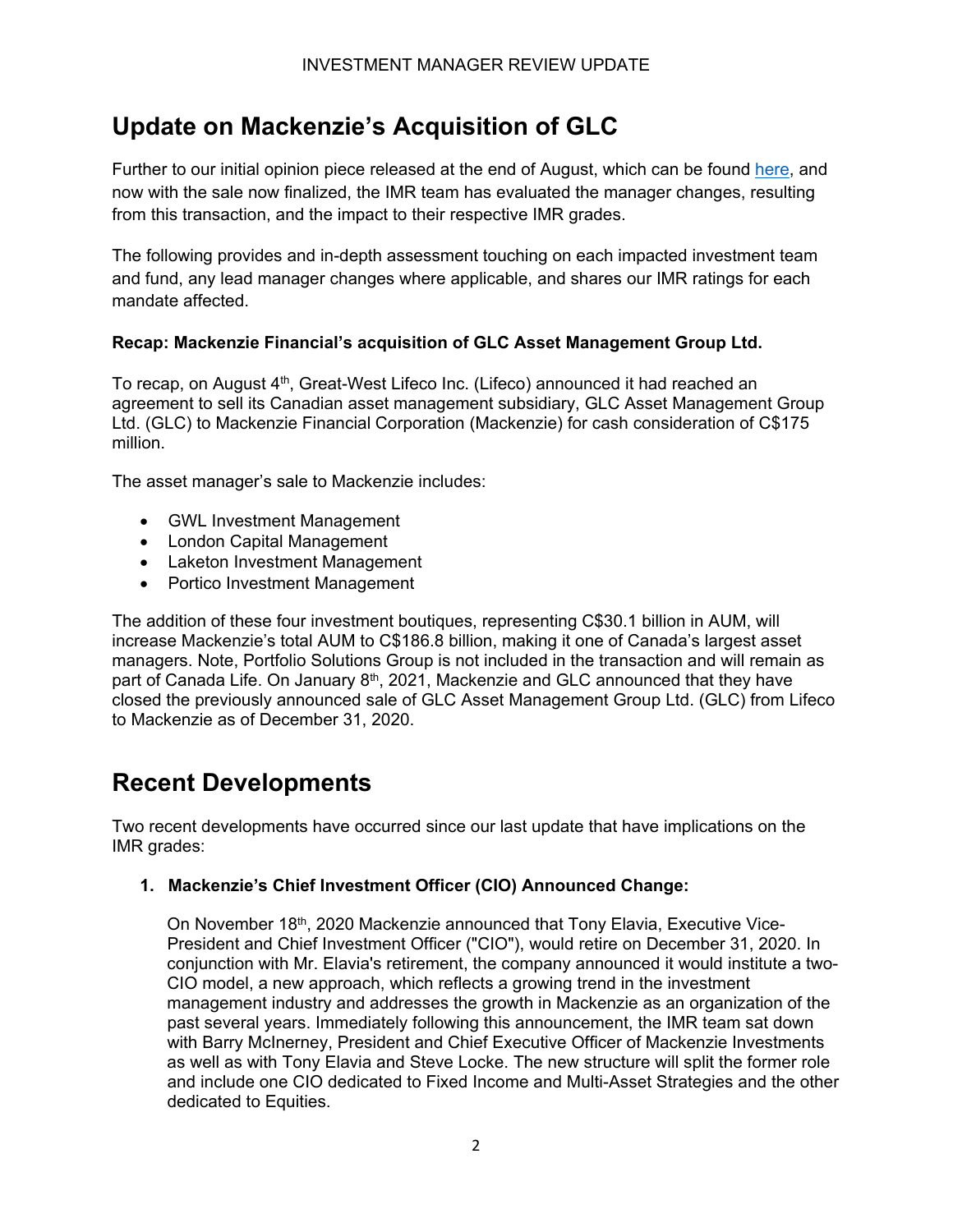Steve Locke, Senior Vice-President, Investment Management and Head of the Mackenzie Fixed Income Team, has been named the new CIO responsible for Fixed Income and Multi-Asset Strategies.

On January  $5<sup>th</sup>$ , 2021 Mackenzie announced that Lesley Marks, former CIO and Head of Investment Management at BMO Private Wealth Canada, was officially named CIO of Equities at Mackenzie and will begin her new role in late January 2021. While new to Mackenzie, she previously served as Senior Vice-President and CIO (Fundamental Investments) at BMO Global Asset Management Canada where she led the Canadian active equity and fixed income investment teams and 25 investment professionals. It was indicated that Marks would not have portfolio manager responsibilities in addition to the CIO role.

#### **2. Mackenzie Systematic Strategies Team Changes:**

On November 2<sup>nd</sup>, 2020 Mackenzie announced that Rick Weed, Head of the Mackenzie Systematic Strategies team, will be leaving the firm effective December 31, 2020. With Rick Weed's departure the Systematic Strategies team will move into the Multi-Asset Strategies team led by Nelson Arruda and Todd Mattina.

# <span id="page-3-0"></span>**Our Position**

As indicated in our note in August the IMR Committee has confidence that this transaction will strengthen the overall capabilities of the combined Mackenzie-GLC asset manager. At the time of our August note, we expected that the transaction would result in minimal disruption to the management of those funds formerly managed by GLC. Our view was supported by the following three key reasons:

- 1. Transaction is internal and the Canada Life IMR team has been consulted from the beginning.
- 2. No material changes to the mandates involved as a result of this announcement.
- 3. Mandates to maintain distinctiveness of investment styles.

Now that the deal has closed, we now have clarity on the final plans for the specific funds previously managed by GLC. The IMR team and Canada Life leadership have had ongoing discussions with Mackenzie throughout this process to ensure minimal disruption to the funds' respective IPSs, mandates, and strategies. We have also worked collaboratively with Mackenzie to ensure any planned changes would align with the core competencies and be reflective of the strengths of the investment teams involved. We have continued to apply the IMR's rules-based approach, which considers both qualitative (firm, investment team, investment process, risk, etc.) and quantitative elements, to assess any associated impact of the recently announced manager changes to the funds and their unitholders as a result of the transaction. The remainder of this note will be a discussion of the resulting impacts and our view of these developments.

As described in the 'Recent Developments' section, based on Steve Locke's expanding responsibilities and the departure of Rick Weed as lead of the Systematic Team, the IMR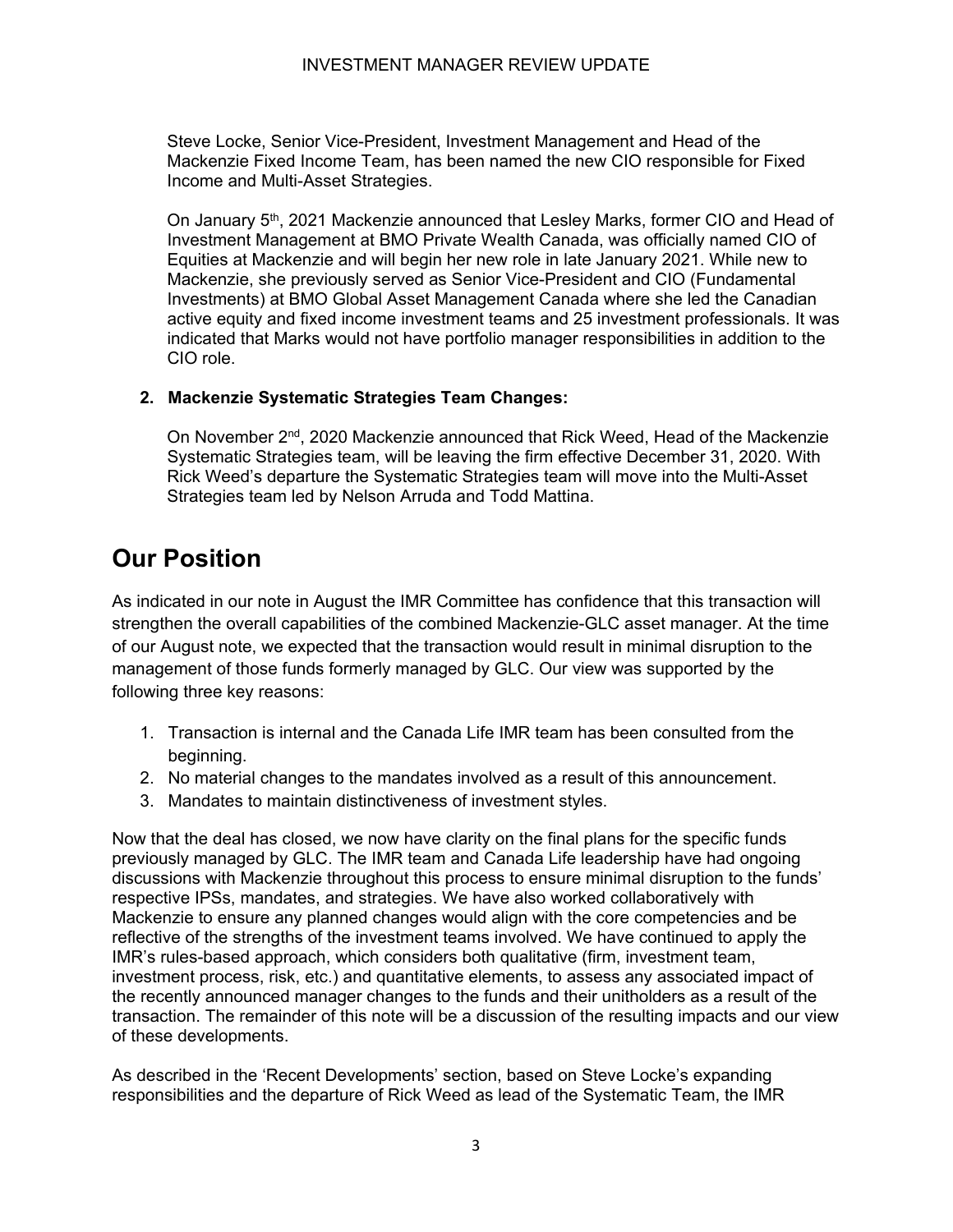Committee has placed certain funds associated with these teams '**Under Review'**. The following provides a summary of funds placed 'Under Review' and what the IMR team will be monitoring over the coming months to ensure we gain comfort:

#### • **Fixed income and fixed income balanced funds managed by Steve Locke:**

All fixed income and fixed income balanced funds managed by Steve Locke have been placed "Under Review" based on the amount of 'change' occurring to Steve Locke and his team. Locke's fixed income team is among the most notable impacted by this acquisition in terms of the additional AUM the team will be assuming, the additional mandates and the new GLC team members joining Locke's team. Add to this the recent announcement that Locke will be assuming new and significant responsibilities as the CIO for fixed income as well as for the Multi-Asset Strategies team in addition to keeping his role as lead of the fixed income team and continuing with his lead portfolio manager responsibilities leads us to the "Under Review" status.

What the IMR team will be monitoring to gain comfort with the changes impacting Locke and team, include:

- 1. Locke's successful transition to the role of CIO and his and key team leads' ability to assume additional portfolio management and team leadership responsibilities as result of the acquisition with minimal disruption to the team dynamics and overall management of the funds.
- 2. No material impact to expected risk and performance metrics as result of Locke's additional responsibilities and the team leads needing to assume additional leadership responsibilities.
- 3. Continuity in the investment team. In particular, we will be watching for change in team dynamics, morale, and any potential key team departures that may occur as result of these changes.

#### • **Funds managed by the Systematic Strategies Team:**

With Rick Weed's departure and the Systematic Strategies Team transitioning to the Multi-Asset Strategies team led by Nelson Arruda and Todd Mattina, the funds managed by the former Systematic Strategies team have been placed "Under Review".

What the IMR team will be monitoring to gain comfort with this change and potential impact to the funds, include:

- 1. Effective and seamless transition of the remaining Systematic Strategies Team to the Multi-Asset Strategies team led by Nelson Arruda and Todd Mattina.
- 2. No material negative impact to expected risk and performance metrics as a result of this change.
- 3. Continuity in the investment team. In particular, we will be watching for change in team dynamics, morale, and any potential key team departures that may occur as result of these changes.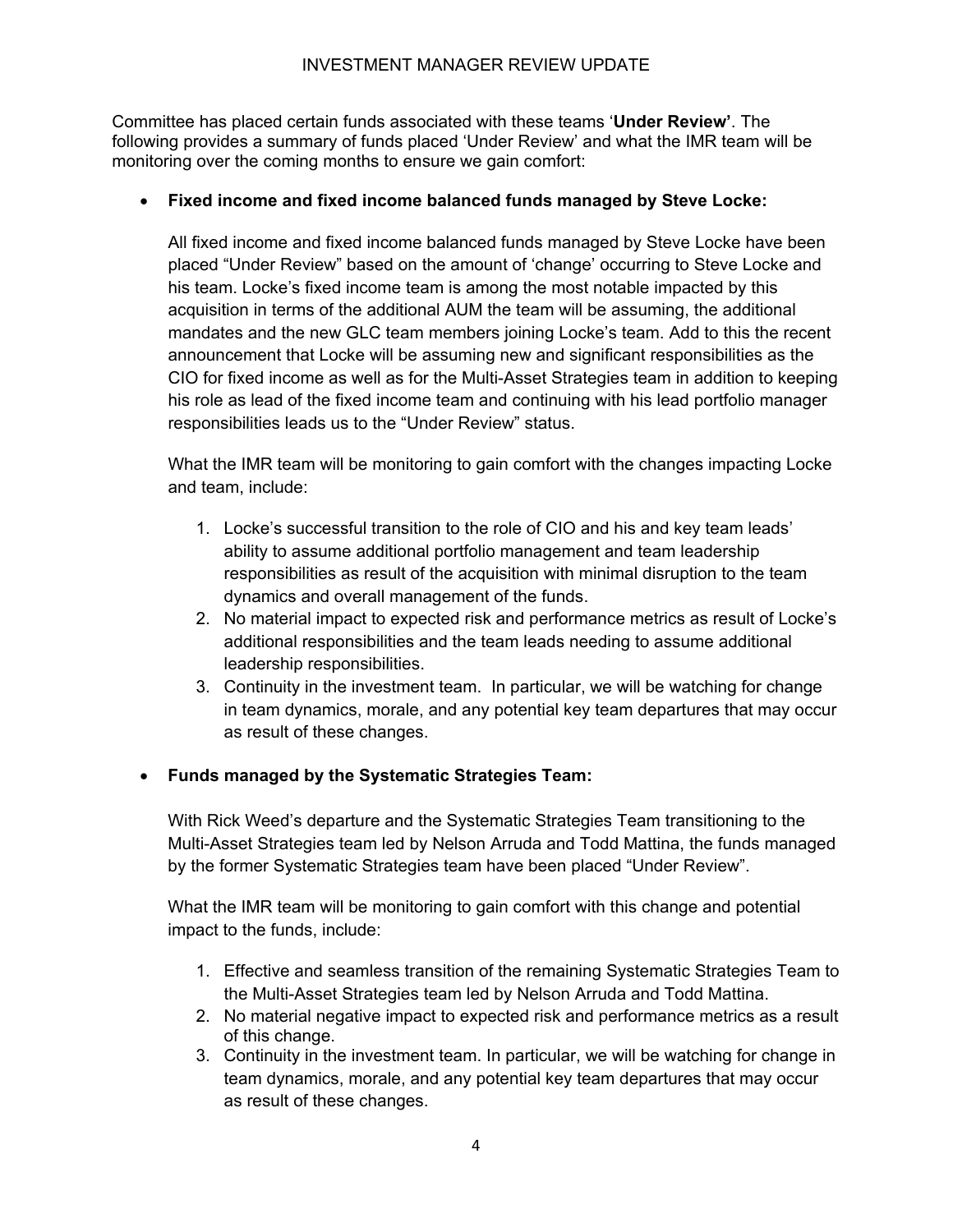While these funds have been placed "Under Review", this rating does not constitute a sell recommendation by IMR. We have confidence in Steve Locke and the structure he has put forth to assimilate the GLC mandates and team members to his team as well as Locke's ability to assume the additional CIO responsibilities. We also view Mackenzie's decision to fold the Systematic Strategies Team into the Multi-Asset Strategies Team as a positive as the teams' quantitative investing expertise functions as one of the many relevant inputs into the Multi-Asset Strategies Team's multi-faceted investment process for managing balanced/multi-asset portfolios. The IMR ratings and funds being placed "Under Review" are the result of our rulesbased approach and are prudent to ensure the transition communicated to us is enacted as planned without any material negative consequences.

We will continue to monitor developments within the Fixed Income and Systematic Strategies Teams as well as any funds 'Under Review' over the next 6 months and will communicate our assessment and resulting IMR ratings upon completion of our review.

#### **Investment Team/Strategy Assessment**

Overall, the leadership teams at Mackenzie are not changing as a result of the GLC acquisition. Mackenzie will become the portfolio manager for several mandates. Select Portfolio Managers from GLC will be integrated into the appropriate teams at Mackenzie, to align with their areas of expertise. Mackenzie has large and established teams with proven track records in the asset classes and investment strategies they have acquired and are taking over from GLC. Specifically, this includes North American equities (growth, value, quantitative and dividendoriented), fixed income and multi-asset strategies. We believe the combined entities will benefit from a larger resource pool to draw from when managing these asset classes. The following is our assessment of Mackenzie's capabilities in managing the funds they are taking over.

## <span id="page-5-0"></span>**Mackenzie GLC Team:**

#### **GLC Funds Impacted**

| <b>Mackenzie GLC Team</b>                  | <b>Former Lead PM</b> | <b>New Lead PM</b>          | <b>Former</b><br>Grade* Grade* | <b>New</b> |
|--------------------------------------------|-----------------------|-----------------------------|--------------------------------|------------|
| Canadian Dividend (Laketon)                | <b>Brad Cann</b>      | <b>Brad Cann</b>            |                                |            |
| Canadian Equity (GWLIM)                    | Patricia Nesbitt      | l Patricia Nesbitt          |                                |            |
| Dividend (GWLIM)                           | Clayton Bittner       | Clayton Bittner             |                                |            |
| Mid Cap Canada (GWLIM)                     | <b>Bryan Shearer</b>  | <b>Bryan Shearer</b>        |                                |            |
| Science & Technology Fund (London Capital) | Martin Rose           | Martin Rose/Brenda Nicholls |                                |            |
| SRI Canadian Equity (GWLIM)                | Dylan Fricker         | Dylan Fricker               |                                |            |
| U.S. Dividend (GWLIM)                      | Clayton Bittner       | Clayton Bittner             |                                |            |

**\***Note that the former grades are reflective of the most recently published grades (June 2020), which was prior to the announcement of the GLC acquisition, and the new grades incorporate changes as a result of the GLC acquisition by Mackenzie.

**IMR Rating**

No change.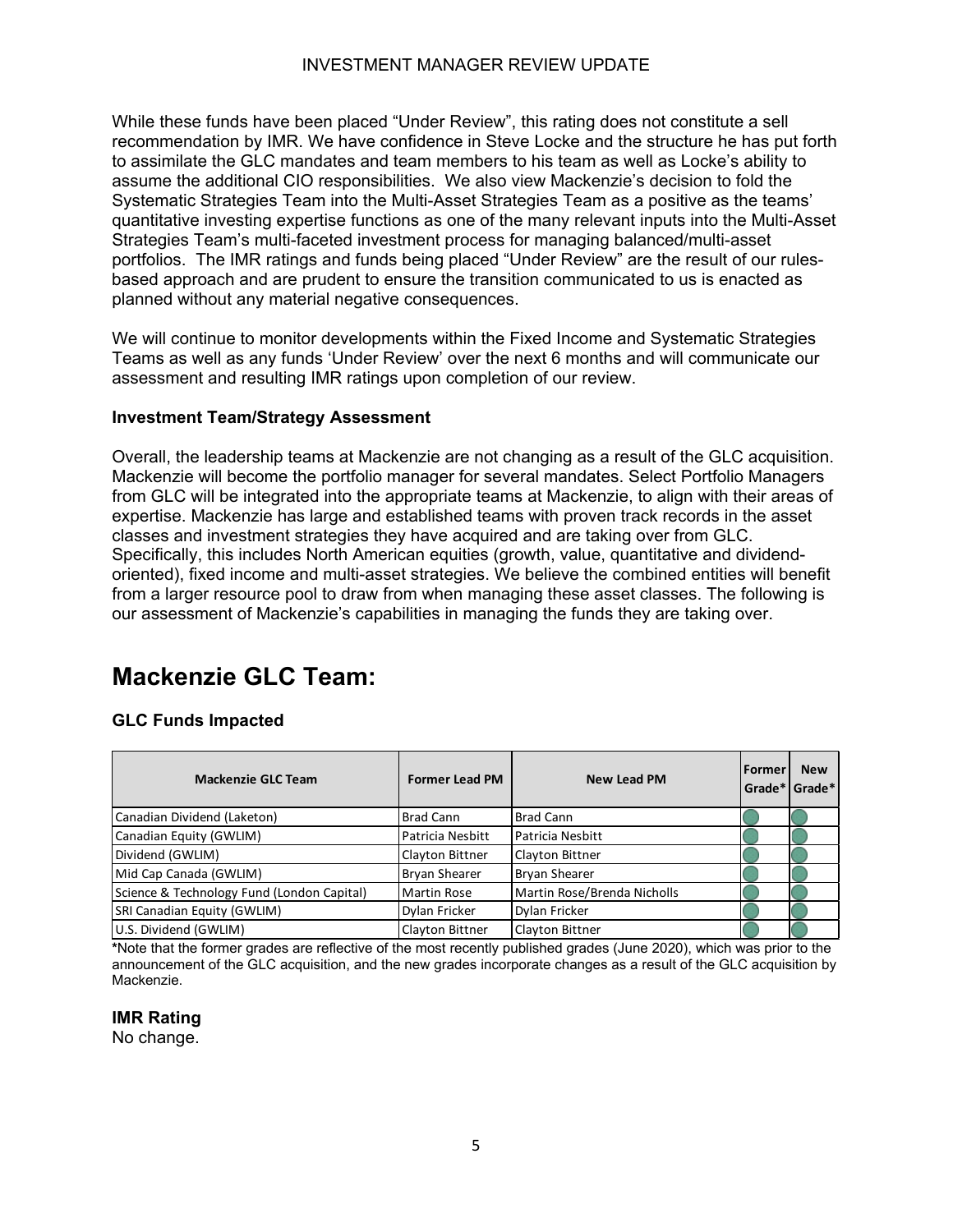#### **Rationale for Rating**

Lead managers remain the same as under GLC. There will be no change in the management of these funds. Overall, the GLC managers will naturally benefit from the additional resources from Mackenzie, but we don't expect this to change the way the funds are managed.

#### **Team**

Mackenzie will establish a new Mackenzie GLC Team comprised of the fundamental equity portfolio managers from GLC and led by Patricia Nesbitt. Key portfolio managers from the former GWLIM and Laketon teams will remain responsible for managing the strategies they had run previously. Continuing portfolio managers joining Mackenzie include: Patricia Nesbitt, Dylan Fricker, Clayton Bittner (GWLIM), Brad Cann, Ben Fawcett (Laketon), Bryan Shearer (GWLIM), Martin Rose (London Capital) and Brenda Nicholls (London Capital).

#### **Process**

We do not expect any changes to investment approach, style or strategy given the continuity of the GLC managers on these impacted funds. Those familiar with the investment approaches of both the GLC teams will see no change to the investment process as the teams combine resources under the Mackenzie GLC Team. The process will continue to be driven primarily by bottom-up security selection. The teams take a fundamental approach to investing, focusing on quality businesses that are prudent capital allocators able to generate sustainable free cash flow.

#### **Portfolio Characteristics – What to Expect**

Clients can expect similar experiences with the continuing team as portfolio holdings continue to focus on quality businesses and the team continues to take a long-term view to investing. Going forward we can expect the team to take full advantage of their broader team resources and the flexibility allowed by the funds' mandates.

#### **Performance and Risk Characteristics – What to Expect**

Clients can expect similar experiences with the continuing team including good downside protection and the team's focus on quality businesses should continue to offer portfolios with lower than market risk characteristics as measured by standard deviation.

# <span id="page-6-0"></span>**North American Equity Team:**

#### **GLC Funds Impacted**

| <b>North American Equity Team</b>    | <b>Former Lead</b> | New Lead PM Former   |                       | <b>New</b> |
|--------------------------------------|--------------------|----------------------|-----------------------|------------|
|                                      | <b>PM</b>          |                      | $ $ Grade* $ $ Grade* |            |
| Canadian Value Equity Fund (Laketon) | <b>Rvan Marcy</b>  | <b>Will Aldridge</b> |                       |            |

**\***Note that the former grades are reflective of the most recently published grades (June 2020), which was prior to the announcement of the GLC acquisition, and the new grades incorporate changes as a result of the GLC acquisition by Mackenzie.

#### **IMR Rating**

No change.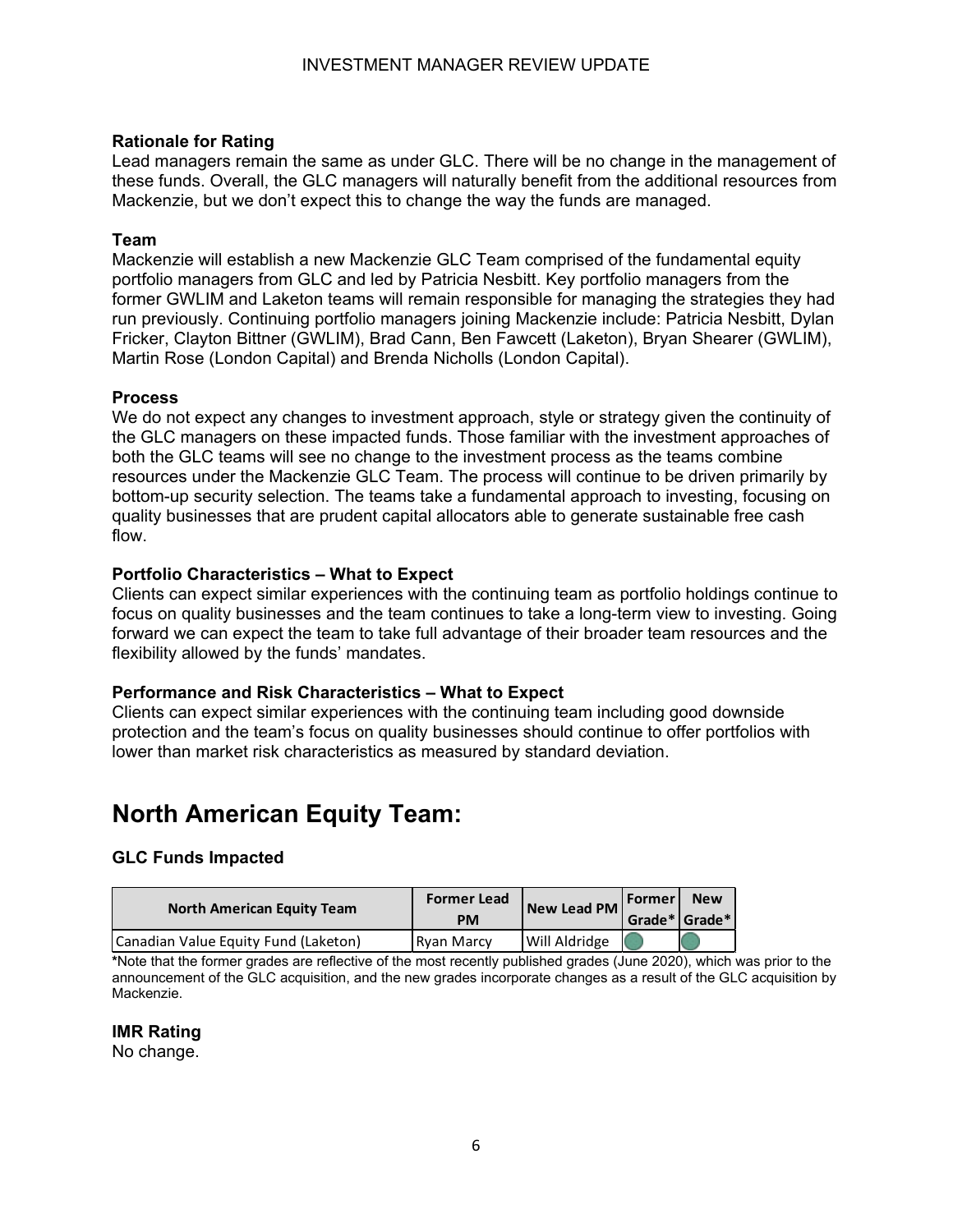#### **Rationale for Rating**

The Mackenzie North American Equity Team will assume responsibility for the Canadian Value mandate previously managed by Laketon and former manager Ryan Marcy. Incoming manager Will Aldridge has industry experience dating back to 2002 including 9 years managing the Mackenzie Canadian Equity Fund, a value domestic equity strategy. Aldridge is assuming lead manager responsibilities for the GLC Canadian Value mandate and will manage it within the existing GLC IPS guidelines, and consistent with the way he's managed his Canadian Equity funds for the past 9 years.

#### **Team**

This fund was previously managed at Laketon using a lead manager approach under Ryan Marcy with one dedicated analyst. The North American Equity Team at Mackenzie is led by Martin Downie and consists of 7 portfolio managers and 6 analysts. The team's structure has dedicated coverage by geography (Canada, U.S.), and investment mandate including expertise across the market cap spectrum. There are no changes to Aldridge's team.

#### **Process**

The North American Equity Team invests in what they identify as the best value opportunities across North America. The team believes that investing in companies with quality characteristics provides a better opportunity to close the value gap while limiting potential downside risk. The team is valuation-sensitive and looks to build in a margin of safety, which lends well to the previous manager's value style. We do not expect any changes to Aldridge's investment approach, style or strategy.

#### **Portfolio Characteristics – What to Expect**

Clients can expect the following changes when comparing the Mackenzie North American team's investment process to the way GLC managed the mandate historically. Aldridge applies more of an all-cap approach, however Aldridge's highest conviction holdings are typically largecap Canadian companies as had been the case with the Laketon team's investment process. Aldridge typically runs a slightly more concentrated portfolio, however his approach will continue to be valuation sensitive with ideas driven by bottom-up stock selection with a focus on downside protection.

#### **Performance and Risk Characteristics – What to Expect**

While the fund under Aldridge will remain true to the Canadian Value Fund's mandate and expectations are that it performs well in when value is in favour, the comparable Mackenzie Canadian Equity Fund has performed strongly and is  $1<sup>st</sup>$  quartile over 1, 3, 5 and 10 years as of December 31, 2020, achieving this return profile while maintaining lower risk (measured by standard deviation) than both the benchmark and peers over the longer term (3, 5 years). This is a testament to the deep team and resources available to Aldridge and team.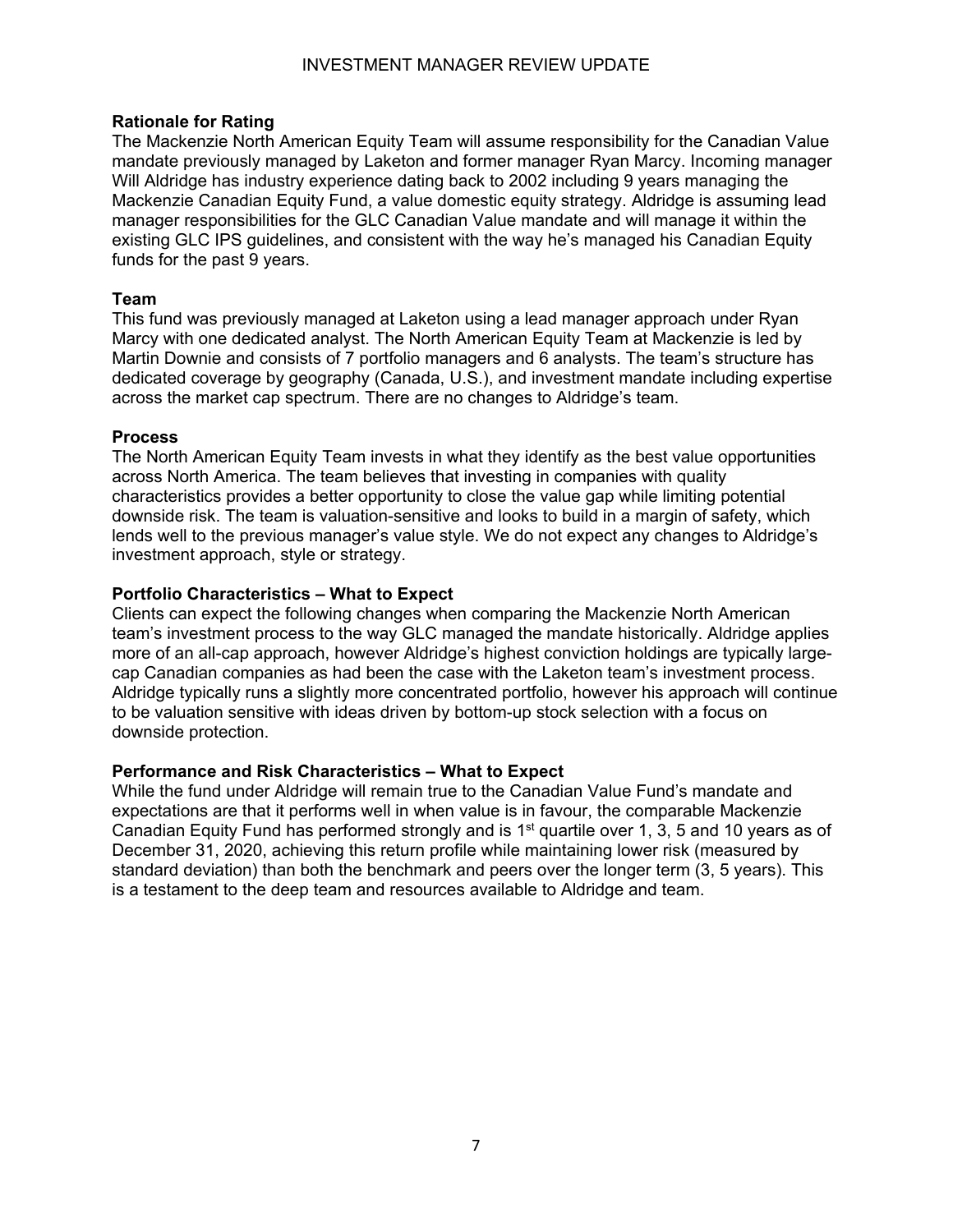# <span id="page-8-0"></span>**Fixed Income Team:**

#### **GLC Funds Impacted**

| <b>Fixed Income Team</b>                    | <b>Former Lead PM</b>     | <b>New Lead PM</b>                                   | <b>IFormer</b><br>l Grade*l Grade* | <b>New</b> |
|---------------------------------------------|---------------------------|------------------------------------------------------|------------------------------------|------------|
| Canadian Bond Universe Index Fund (Portico) | Dale Haynes               | Konstantin Boehmer/Felix Wong/Caroline Chan/ Jeff Li |                                    |            |
| Core Plus (Portico)                         | Janet Salter/ Mark Hamlin | Mark Hamlin/Steve Locke/Felix Wong/Caroline Chan     |                                    |            |
| Canadian Bond Fund (Portico)                | Dale Haynes               | Steve Locke/Felix Wong                               |                                    |            |
| Core Bond (Portico)                         | Dale Haynes               | Steve Locke/Felix Wong                               |                                    |            |
| Corporate Bond (Portico)                    | Janet Salter/ Mark Hamlin | Steve Locke/Felix Wong                               |                                    |            |
| Government Bond (Portico)                   | Janet Salter/ Mark Hamlin | Steve Locke/Felix Wong                               |                                    |            |
| Money Market (LK) Fund (Portico)            | Dale Haynes               | Steve Locke/Felix Wong                               |                                    |            |
| Money Market (Portico)                      | Dale Haynes               | Steve Locke/Felix Wong                               |                                    |            |
| Short Term Bond (Portico)                   | Jenny Wan                 | Steve Locke/Felix Wong                               |                                    |            |
| SRI Bond (Portico)                          | Natalie Laden             | Steve Locke/Felix Wong                               |                                    |            |

**\***Note that the former grades are reflective of the most recently published grades (June 2020), which was prior to the announcement of the GLC acquisition, and the new grades incorporate changes as a result of the GLC acquisition by Mackenzie.

#### **IMR Rating**

All funds moving to the Fixed Income Team (Locke) will be placed 'Under Review', with the exception of index-oriented, money market and short-term bond funds.

#### **Rationale for Rating**

Veteran manager Steve Locke has a sterling reputation for managing fixed income portfolios with 25 years of industry experience, and has been instrumental in building out the capabilities of the \$60 billion Mackenzie Fixed Income Team, one of the largest managers in Canada. Locke and team have been managing fixed income portfolios at Mackenzie for 13+ years, during which time they have built a strong track record of success. Our key rationale for placing the Fixed Income mandates 'Under Review' are as follows:

- 1) Steve Locke's role is evolving materially as he has taken on a new, broader and significant role as CIO of fixed income and Multi-Asset strategies in addition to maintaining his fund management responsibilities while continuing to lead the overall Fixed Income Team. While we believe Locke's plan for assuming these new responsibilities and the delegating of other responsibilities across key leads on his team is sound, these funds are placed 'Under Review' such that we can closely monitor to ensure the plan described to us comes to fruition without any material or adverse effects to client experience.
- 2) Locke and the Fixed Income investment team at Mackenzie is among the teams most impacted by the acquisition in that Locke is assuming significant assets and mandates and will be absorbing new members to his team from GLC. While his and Mackenzie's transition plans appear reasonable, the acquisition's impact to Locke's team in addition to Locke's new CIO responsibilities trigger an 'Under Review' status for his funds as we monitor the overall transition.

Over the next 6 months, we will be monitoring the transition, specifically:

- Locke's successful transition to the role of CIO and his and key team leads' ability to assume additional portfolio management and team leadership responsibilities as result of the acquisition
- No material impact to expected risk and performance metrics on the funds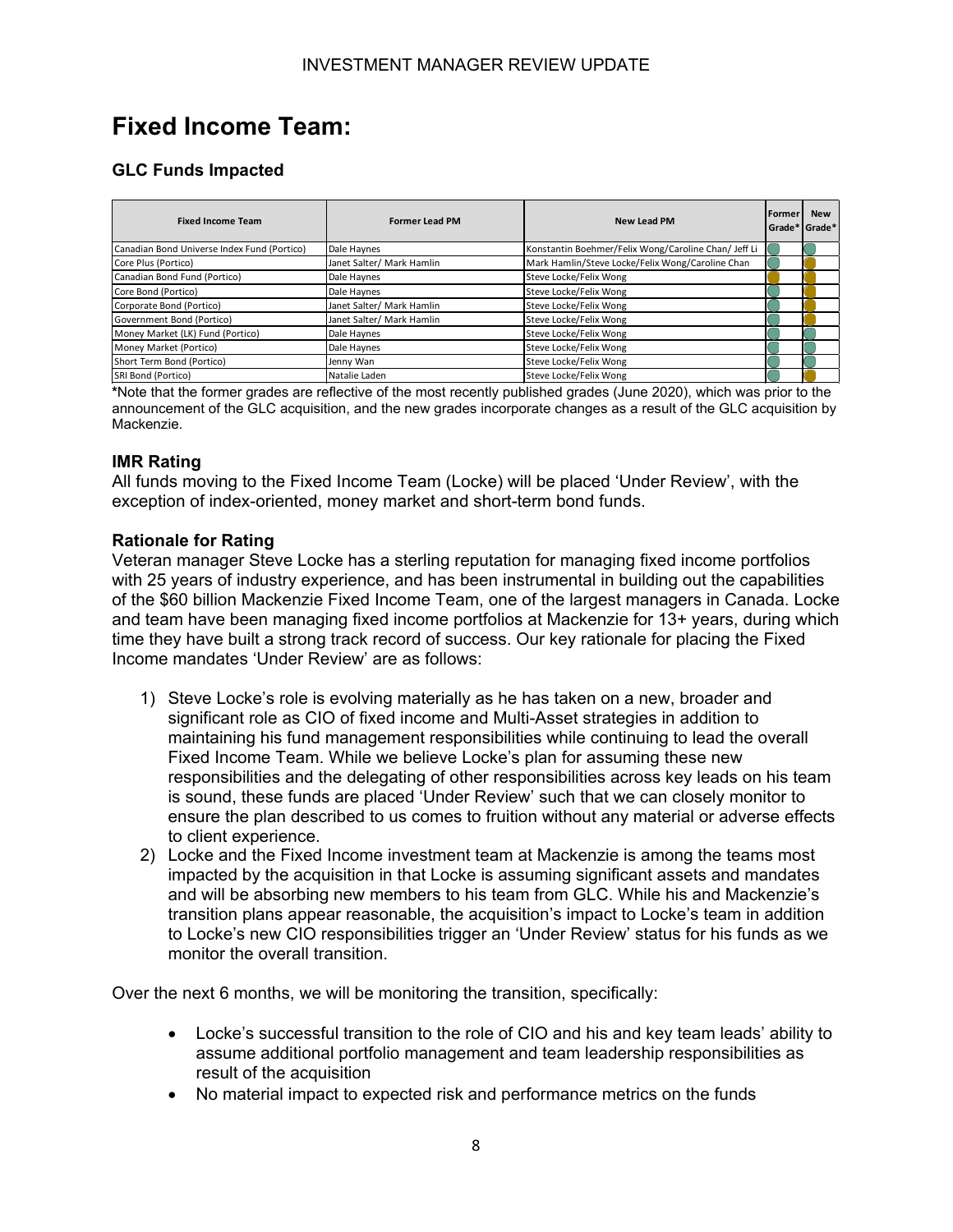• Continuity in the investment team. In particular, we will be watching for any potential key team departures that may result and their impact

#### **Team**

Mackenzie's Fixed Income Team is deeply resourced at 25+ members and led by fixed income industry veteran Steve Locke. The team will grow its capabilities with the addition of key members from the Portico Team. Asset class specialists are responsible for their areas of expertise (investment grade and high yield credit, loans, governments, etc.) and have a proven track record across geographies and markets within fixed income. Clients should benefit from the strength of the Fixed Income Team at Mackenzie, which has a strong track record managing similar mandates, and has proven their ability to invest in all sub-asset classes and geographies within fixed income.

We believe Locke's team is further strengthened by the addition of former Portico portfolio manager Mark Hamlin who will be moving over to assist the overall team and providing additional depth to the Mackenzie Fixed Income Team. Janet Salter has joined Portfolio Solutions Group as co-Portfolio Manager.

#### **Process**

There will be no change to the investment process used by Steve Locke and team in managing their respective mandates. The team combines macroeconomic, quantitative and fundamental research to manage a broad array of fixed income investments globally with a disciplined investment framework to maximize risk-adjusted returns. The team's structure which includes asset-class specialists responsible for their specific areas of expertise will potentially enhance the toolkit available in managing the respective fixed-income mandates as Mackenzie's team is larger and well resourced.

#### **Portfolio Characteristics – What to Expect**

The team uses a holistic approach to fixed income investment management. The structure of the team allows the respective asset class specialists to collaborate and construct portfolios using the full spectrum of tools available to them to both enhance return and mitigate risk within the flexibility allowed by the funds' constraints. This has at times included the tactical use of corporate bonds and government bonds, a broadening out of geographic exposures, and the use of non-core strategies such as high yield and emerging market debt. The team will apply their process to the Canada Life mandates and will manage to the existing investment policy statements and guidelines. Investors can expect broader diversification to global fixed income markets under Mackenzie relative to the more domestic, home country biased portfolios under GLC. Mackenzie's holistic approached to fixed income has historically proven to benefit the funds' risk-adjusted return profiles.

#### **Performance and Risk Characteristics – What to Expect**

We expect the team to continue to deploy the full use of their capabilities across asset classes and geographies in the management of the Canada Life funds, and will use both core and noncore strategies in the effort to produce strong risk-adjusted returns. Mackenzie has traditionally demonstrated a focus on global and non-core capabilities versus Portico. This added diversification, particularly in non-core fixed income strategies, have been additive to the funds' risk-return profiles by lowering the fund's standard deviation and improving returns overall. For example, the Mackenzie Strategic Bond Fund, which has a non-core component has demonstrated a comparable or stronger return profile while exhibiting less risk (standard deviation) compared to Portico's Core Plus Fund. Investors may at times experience slightly higher volatility as a result of the different portfolio exposures, which has been the case with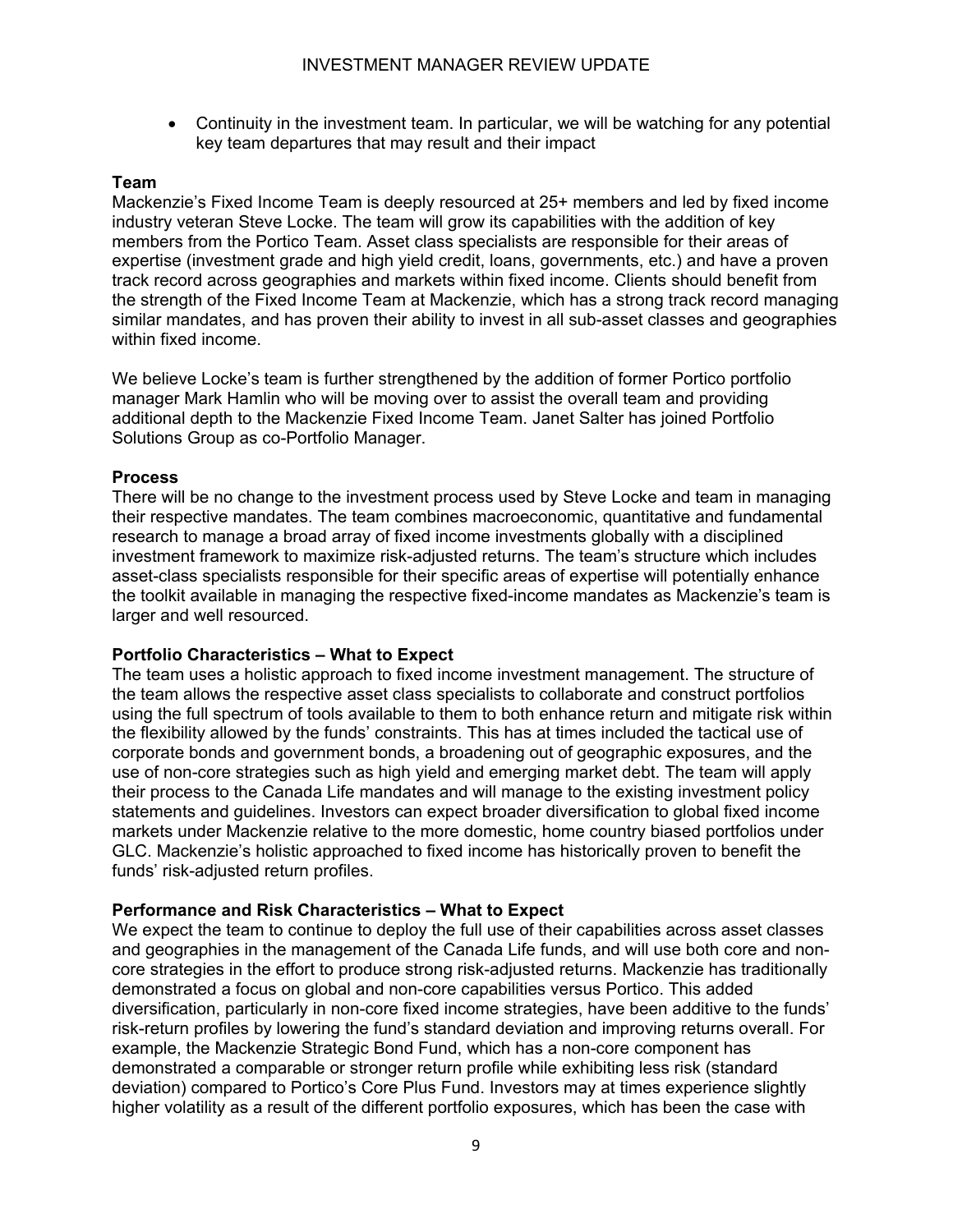some Mackenzie funds (i.e. Mackenzie Corporate Bond Fund, which includes a higher weight to high yield and non-investment grade securities), albeit historically this has resulted in a higher return profile.

# <span id="page-10-0"></span>**Canada Life Fixed Income:**

Certain fixed income and specialty mandates formerly managed by Portico are remaining with Canada Life and are not transitioning over to Mackenzie.

| Canada Life Fixed Income Team       | <b>Former Lead PM</b>                    | <b>New Lead PM</b> | <b>IFormer</b> | <b>New</b><br>Grade* Grade* |
|-------------------------------------|------------------------------------------|--------------------|----------------|-----------------------------|
| Ultra Long Term Bond Fund (Portico) | Mark Hamlin/Dale Haynes/Alexa Richardson | Alexa Richardson   |                |                             |
| Long Term Bond (Portico)            | Mark Hamlin/Dale Haynes/Alexa Richardson | Alexa Richardson   |                |                             |
| Real Return Bond (Portico)          | Mark Hamlin/Dale Haynes/Alexa Richardson | Alexa Richardson   |                |                             |
| Mortgage (Portico)                  | Suvir Haripersad                         | Suvir Haripersad   |                |                             |
| Commercial Mortgage (Portico)       | Suvir Haripersad                         | Suvir Haripersad   |                |                             |

**\***Note that the former grades are reflective of the most recently published grades (June 2020), which was prior to the announcement of the GLC acquisition, and the new grades incorporate changes as a result of the GLC acquisition by Mackenzie.

#### **IMR Rating**

No change.

#### **Rationale for Rating**

Lead manager remains the same as under GLC, therefore the funds will not be placed "Under Review".

#### **Team**

The mandates managed by Alexa Richardson (Ultra Long-Term Bond, Long-Term Bond and Real Return Bond) and Suvir Haripersad (Mortgage, Commercial Mortgage) will remain with Canada Life Asset Management.

#### **Process**

There will be no change to the investment process in applied to these funds. Canada Life has a proven track record in managing long duration, real-return and mortgage mandates. We do not expect any changes to investment approach, style or strategy as it will remain consistent with how these funds were managed in the past.

#### **Portfolio Characteristics – What to Expect**

No change to portfolio characteristics.

#### **Performance and Risk Characteristics – What to Expect**

No change to performance and risk characteristics.

## <span id="page-10-1"></span>**Multi-Asset Strategies Team:**

The Multi-Asset Strategies Team at Mackenzie will be responsible for managing GLC's balanced fund mandates as well as ETF portfolios.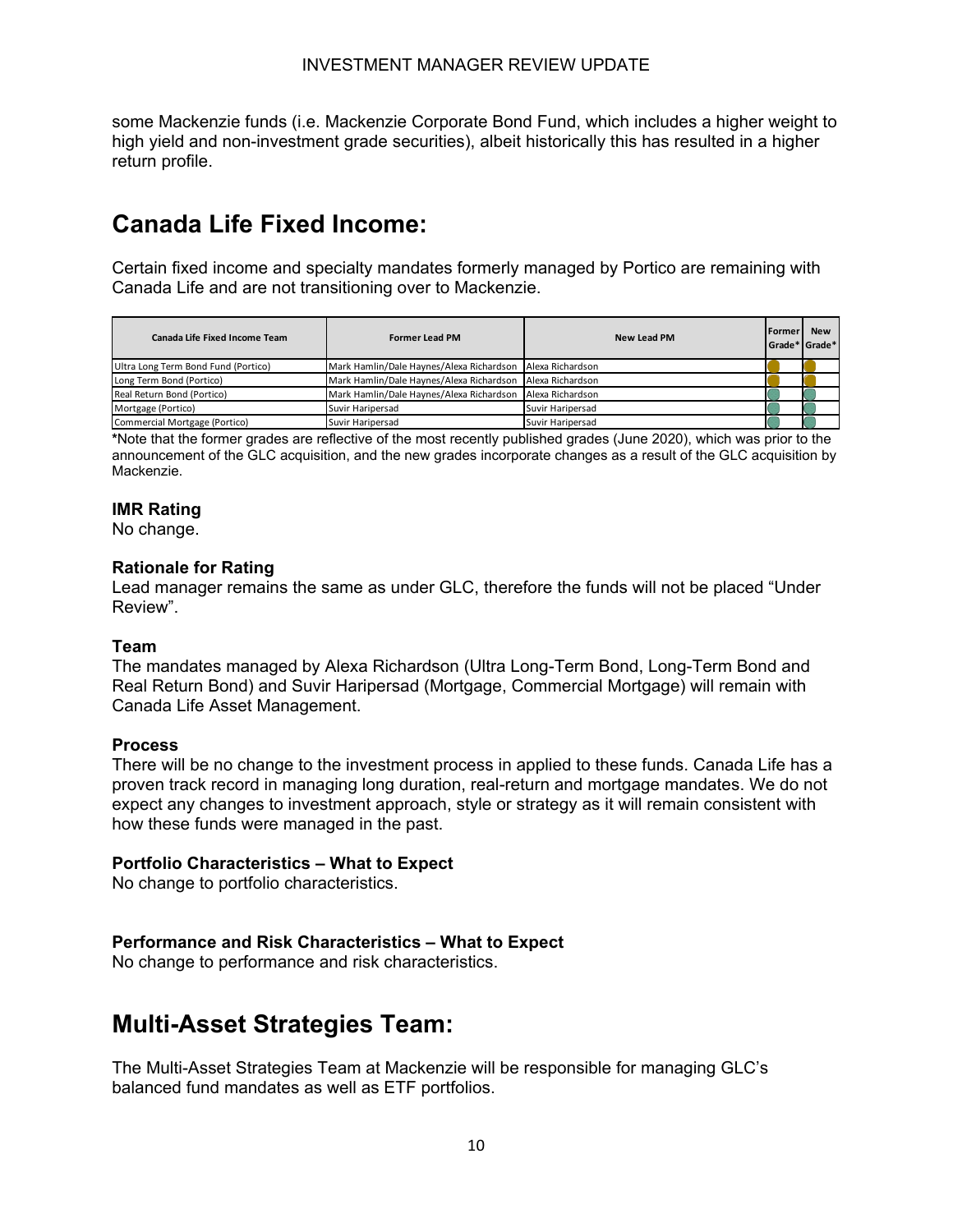#### **GLC Funds Impacted**

| <b>Multi-Asset Strategies Team</b>            | <b>Former Lead PM</b>                   | <b>New Lead PM</b>           | <b>IFormer</b><br>l Grade*   Grade* | <b>New</b> |
|-----------------------------------------------|-----------------------------------------|------------------------------|-------------------------------------|------------|
| Diversified (GWLIM)                           | Global Multi-Asset Strategy team (GMAS) | Nelson Arruda / Todd Mattina |                                     |            |
| Equity/Bond Fund (GWLIM)                      | Global Multi-Asset Strategy team (GMAS) | Nelson Arruda/Todd Mattina   |                                     |            |
| SRI Balanced Fund (GWLIM)                     | Global Multi-Asset Strategy team (GMAS) | Nelson Arruda/Todd Mattina   |                                     |            |
| Diversified Fund (London Capital)             | Global Multi-Asset Strategy team (GMAS) | Nelson Arruda/Todd Mattina   |                                     |            |
| Global Monthly Income Fund (London Capital)   | Global Multi-Asset Strategy team (GMAS) | Nelson Arruda/Todd Mattina   |                                     |            |
| North American Balanced Fund (London Capital) | Global Multi-Asset Strategy team (GMAS) | Nelson Arruda/Todd Mattina   |                                     |            |
| Income (Portico)                              | Global Multi-Asset Strategy team (GMAS) | Nelson Arruda / Todd Mattina |                                     |            |

**\***Note that the former grades are reflective of the most recently published grades (June 2020), which was prior to the announcement of the GLC acquisition, and the new grades incorporate changes as a result of the GLC acquisition by Mackenzie.

#### **IMR Rating**

The former GLC balanced funds now managed by the Mackenzie Multi-Asset Strategies Team will retain their current grades. However, as a result of the fact that the Canadian Income Fund (Portico) and Income Fund (Portico) are mandates with a heavy exposure to underlying fixed income funds and are therefore impacted by our view of the Mackenzie Fixed Income Team, these mandates will be placed "Under Review".

#### **Rationale for Rating**

The Multi-Asset Strategies Team has a proven track record of asset allocation and management of various balanced fund investment strategies. The team is taking over the management of the former GLC balanced mandates, previously managed GLC's Global Multi-Asset Strategy Team (GMAS) and will manage the funds to their established investment policy statement parameters. While the Multi-Asset Strategies Team will implement their asset allocation views within these balanced funds and clients will benefit from this team's experience in asset allocation, we do not expect material changes to these balanced funds.

Balanced funds that are heavily weighted to fixed income will be placed "Under Review" as they are impacted by the same events impacting the fixed income funds under Steve Locke.

Passively managed funds designed to replicate an index are well within the capabilities of this team and warrant a lower level of risk to the client. Given these are not actively managed funds their IMR ratings are not impacted and do not change.

#### **Team**

The 10-person Multi-Asset Strategies Team is led by Nelson Arruda and Todd Mattina who have an average of 16 years of industry experience between them. Pei Li from London Capital will also join the team enriching the already deep research team at Mackenzie with another experienced portfolio manager.

#### **Process**

The Team utilizes a disciplined, systematic decision-making process, based on years of accumulated research and is driven by sound investment insights and strong economic foundations. This is consistent with other industry leading firms. Their expertise, technology, and approach are similar to those found in leading, world-class pension plans with many senior members of the team having direct experience from some of Canada's largest pension plans. This means that risk management is present at every step of a highly disciplined investment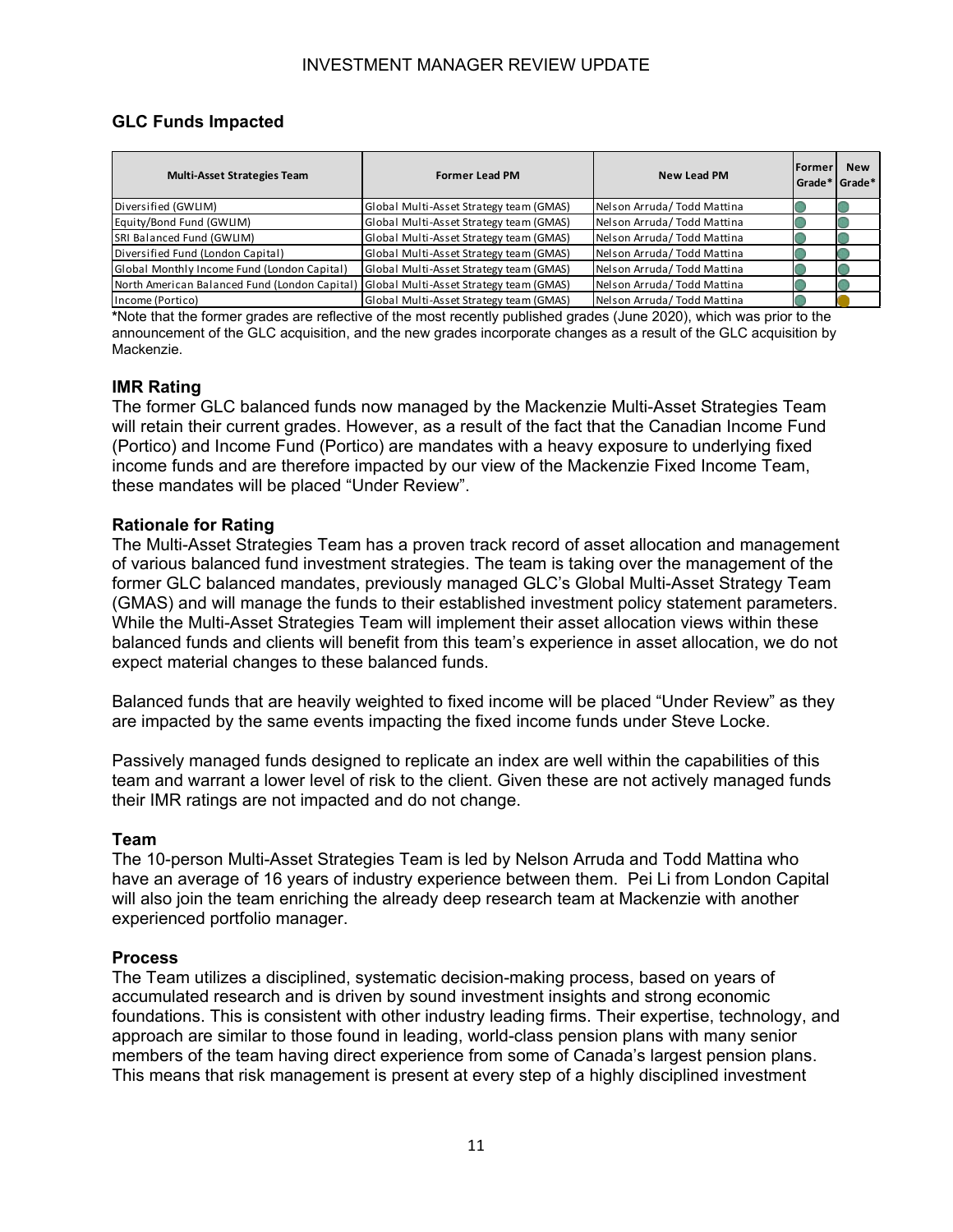process. This compares to GLC's primarily lead-manager driven approach to asset allocation, which had recently evolved into the Global Multi-Asset Strategies Team, formed in early 2020.

The Mackenzie Multi-Asset Strategies Team utilizes a systematic decision-making process, based on years of accumulated research and driven by sound investment insights and strong economic foundations. This assists with the identification of attractive investment opportunities and better diversification of exposures in terms of factors, assets, geographies and strategies.

The team's capabilities include global tactical asset allocation, active currency management, equity factor investing, active equity management, active commodities management and the use of a broad range of derivatives. The team will apply their same processes to the management of the former GLC balanced mandates, which we have full confidence in.

#### **Portfolio Characteristics**

Mackenzie's systematic approach to managing balanced and multi-asset portfolios will ensure diversification and strong risk management, the portfolio optimization process has been proven to lead to strong risk-adjusted returns. We do not expect material changes to the portfolio characteristics of the former GLC balanced funds in the near term given the Multi-Asset Strategy Team at Mackenzie will manage these funds to the existing IPS parameters of the Canada Life funds and largely maintain existing underlying fund exposures. While the Multi-Asset Strategies Team will incorporate their various geographical and asset class views within the Canada Life IPS framework, we do not expect material changes.

#### **Performance and Risk Characteristics**

The team's risk management approach seeks to ensure that portfolio risks are carefully calibrated, allocated and monitored to optimize the risk/return profile while growing capital. The team benefits from Mackenzie's multi-boutique structure which provides them a diverse set of products and expertise to leverage off when building portfolios.

# <span id="page-12-0"></span>**Systematic Strategies Team:**

The Systematic Strategies Team utilizes a quantitative modeling approach to investing and has historically been the go-to quantitative team at Mackenzie. Recently this team underwent a management transition with the departure of Rick Weed. As a result, the Systematic Strategies Team was folded into the Multi-Asset Strategies Team led by Nelson Arruda and Todd Mattina.

#### **GLC Funds Impacted**

| <b>Systematic Strategies Team</b>               | <b>Former Lead PM</b> | <b>New Lead PM</b>                | <b>IFormer</b><br>Grade* | <b>New</b><br>Grade* |
|-------------------------------------------------|-----------------------|-----------------------------------|--------------------------|----------------------|
| Balanced Index Fund (GWLIM)**                   | <b>IGLC Trader</b>    | Larry Llaguno/Richard Zhu/Eric Ng |                          |                      |
| Canadian Equity Index Fund (GWLIM)**            | <b>GLC Trader</b>     | Larry Llaguno/Richard Zhu/Eric Ng |                          |                      |
| U.S. Index Registered (GWLIM)**                 | <b>GLC Trader</b>     | Larry Llaguno/Richard Zhu/Eric Ng |                          |                      |
| Global Infrastructure Equity (London Capital)** | Robert Lee/ Pei Li    | Larry Llaguno/Richard Zhu/Eric Ng |                          |                      |
| Canadian Low Volatility (LC)**                  | Robert Lee/ Pei Li    | Larry Llaguno/Richard Zhu/Eric Ng |                          |                      |

**\***Note that the former grades are reflective of the most recently published grades (June 2020), which was prior to the announcement of the GLC acquisition, and the new grades incorporate changes as a result of the GLC acquisition by Mackenzie.

**\*\***Note that the Systematic Strategies Team is now part of the Multi-Asset Strategies Team.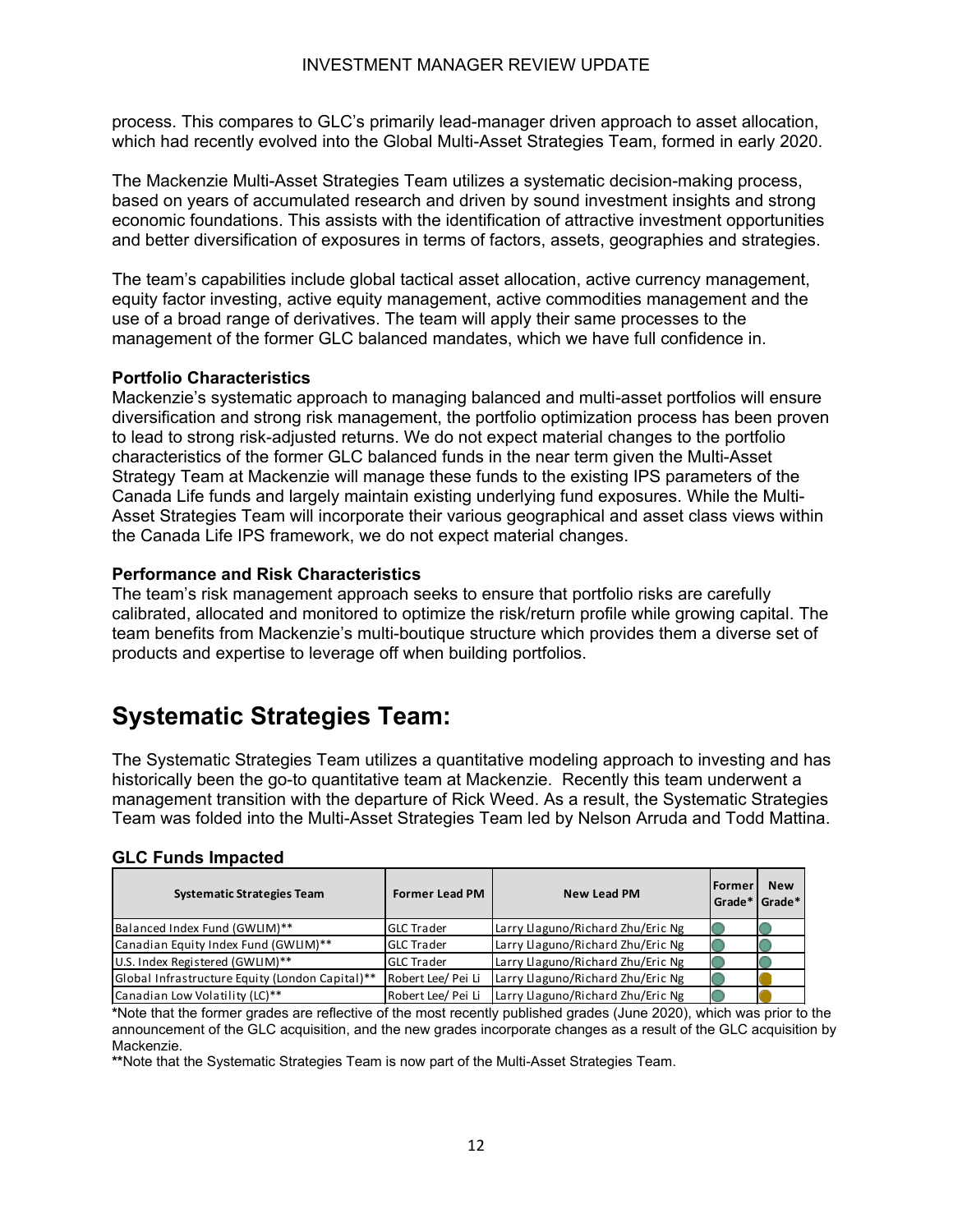#### **IMR Rating**

All actively managed funds going to the Systematic Strategies Team will be placed "Under Review" status. The IMR team will closely monitor this transition. While we support this move, the IMR team recognizes that changes to leadership and team structure could cause some unintended friction. We will monitor to ensure the team move is seamless and the performance of the funds does not suffer.

Passive funds being managed by the former Mackenzie Systematic Strategies Team, which are managed to replicate an index, will not be placed 'Under Review'.

#### **Rationale for Rating**

Given the leadership and team changes resulting from Rick Weed's departure the IMR team will be monitoring the following to gain comfort with these changes and potential impact to the funds:

- 1) Effective and seamless transition of the remaining Systematic Strategies team to the Multi-Asset Strategies Team led by Nelson Arruda and Todd Mattina.
- 2) No material impact to expected risk and performance metrics as a result of this change
- 3) Continuity in the investment team. In particular, we will be watching for change in team dynamics, morale, and any potential key team departures that may occur as result of these changes.

#### **Team**

As previously mentioned, the Systematic Strategies Team has been folded into the Multi-Asset Strategies team bolstering the resources available to both teams. The Systematic Strategies Team will continue to be responsible for managing index and specialty mandates with a quantitative approach. This team will benefit from combining its dedicated quantitative expertise to the larger multi-asset resources team including the addition of Pei Li from GLC.

#### **Process**

The team takes a disciplined benchmark-relative approach, systematically ranking securities based on fundamental factors to capitalize on mispricing while mitigating and reducing any unwanted risks. This allows them to take a long-term view and ensures the process is consistent and repeatable over time.

#### **Portfolio Characteristics**

This team utilizes an alpha model that is designed for each sector to recognize the unique alpha generation differences to overweight or underweight these factors, sector by sector. Majority of value add is designed to come from security selection, with the remainder stemming from asset allocation and geographic tilts. The use of a ranking system ensures proper diversification across these factors and market specific risks.

#### **Performance and Risk Characteristics**

The Systematic Strategies Team has undergone multiple changes ranging from leadership to factors used in their investment process, leading to the IMR team to place these actively managed funds "Under Review". The IMR team will continue to monitor the evolution of this team and its process through the integration into the larger Multi-Asset Strategies team. We expect the team's performance and risk characteristics to become more aligned with the Multi-Asset Strategy team who utilizes a pension style approach and has a history of strong risk management.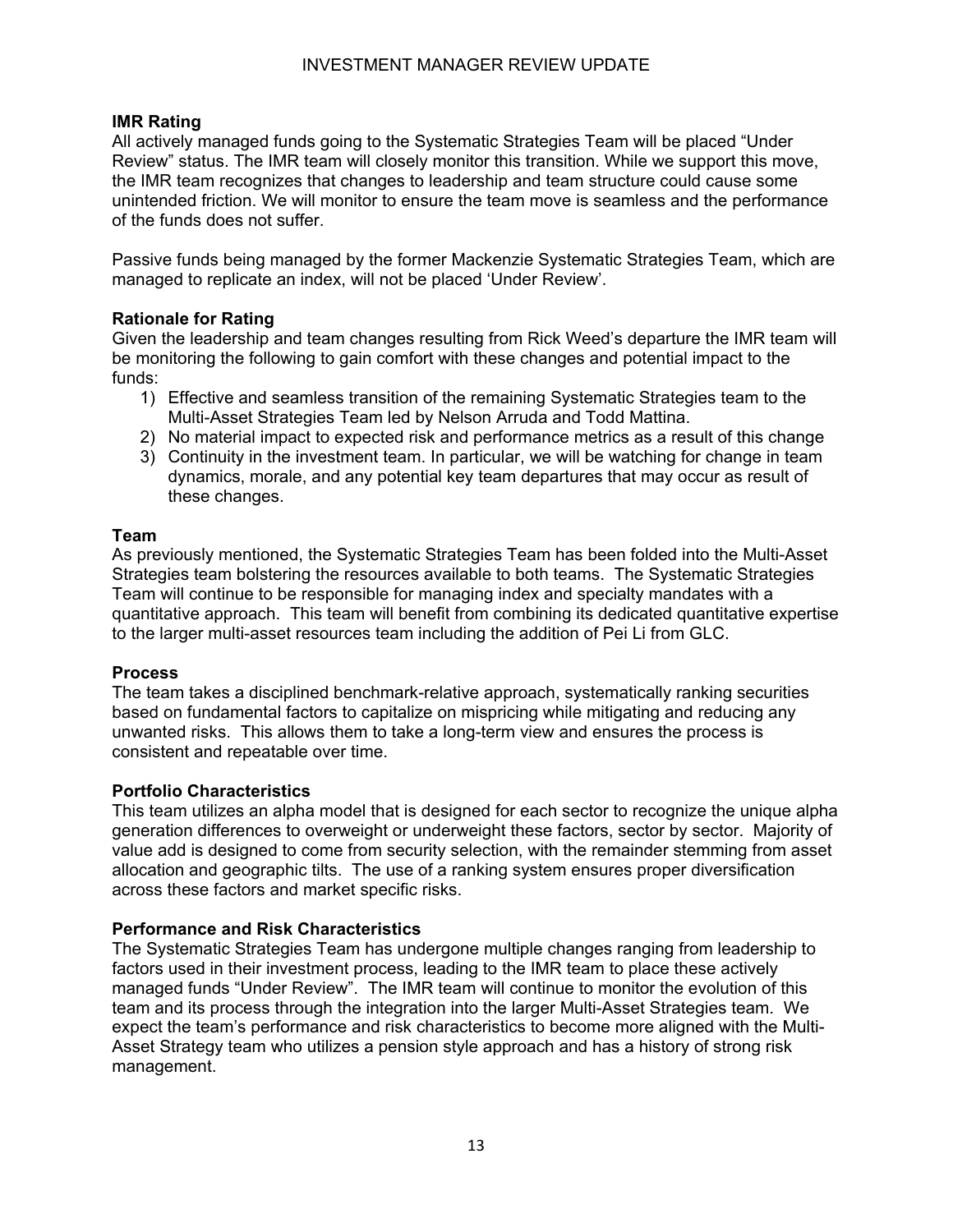# <span id="page-14-0"></span>**US Growth Team:**

#### **GLC Funds Impacted**

| <b>US Growth Team</b>                                              | <b>Former Lead</b><br><b>PM</b> | New Lead PM | Former <br>Grade* Grade* | <b>New</b> |
|--------------------------------------------------------------------|---------------------------------|-------------|--------------------------|------------|
| U.S. Mid Cap Fund (London Capital)   Brenda Nicholls   Phil Taller |                                 |             |                          |            |

**\***Note that the former grades are reflective of the most recently published grades (June 2020), which was prior to the announcement of the GLC acquisition, and the new grades incorporate changes as a result of the GLC acquisition by Mackenzie.

#### **IMR Rating**

No change.

#### **Rationale for Rating**

Lead manager Phil Taller is already subject to the IMR process regarding a similar U.S. Equity fund which is currently available on the platform. The IMR team is comfortable with Taller's ability within this investable universe. There is no change to the IMR rating on this fund.

#### **Team**

The Mackenzie Growth Team led by Phil Taller, is an award-winning growth manager with a proven track record. Taller has 30 years of investment experience and has been managing the Mackenzie U.S. Mid Cap strategy 17 years, and is supported by a highly experienced team of 4 people (Portfolio Manager, Associate Portfolio Manager, Trader and Investment Director).

#### **Process**

Taller uses a bottom-up portfolio construction approach to deliver strong performance over a full market cycle focusing on high-quality, innovative businesses of all sizes and in all sectors. This has been a consistent approach utilized by Taller for nearly two decades.

#### **Portfolio Characteristics**

Clients can expect the portfolio under Taller to be more concentrated, focusing on secular growth businesses offering robust return potential across market cycles. The Fund will have increased exposure to small cap names which could lead to potential increased volatility and return expectations.

#### **Performance and Risk Characteristics**

The Mackenzie U.S. Mid Cap Fund managed by Taller has consistently outperformed peers in the U.S. small/mid cap peer group. While the manager's growth style of investing may lead to increased risk, the long-term results garnered by Taller have more than made up for it. The Fund has been a strong 1<sup>st</sup> quartile performer over the long-term 3 and 5-year period (as of December 31, 2020).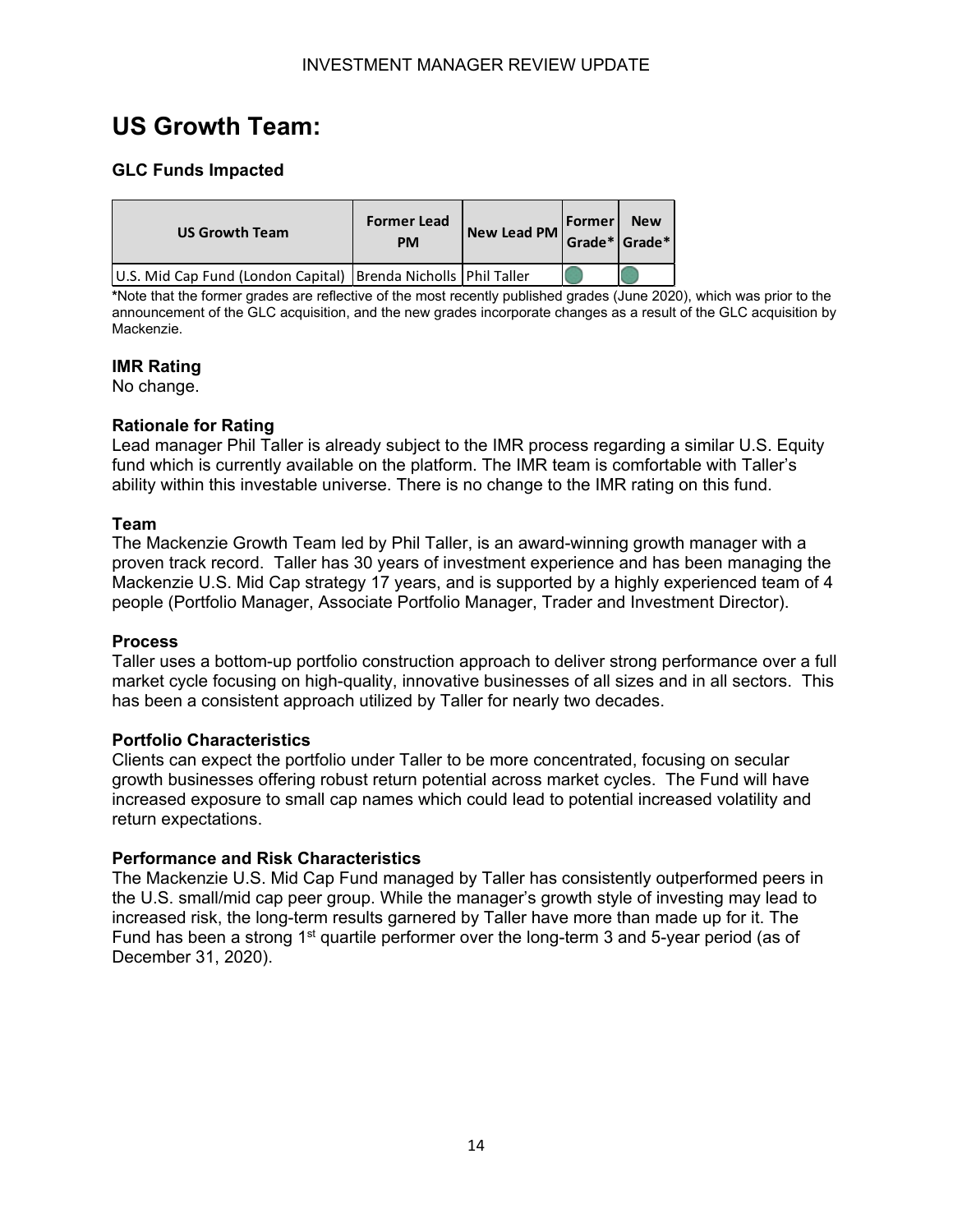## <span id="page-15-0"></span>**Bluewater Team:**

#### **GLC Funds Impacted**

| <b>Bluewater Team</b>                                                                    | <b>Former Lead PM</b>                    | New Lead   Former  <br><b>PM</b> | Grade* Grade* | <b>New</b> |
|------------------------------------------------------------------------------------------|------------------------------------------|----------------------------------|---------------|------------|
| U.S. Equity Fund (London Capital)                                                        | Brenda Nicholls/ Martin Rose David Arpin |                                  |               |            |
| U.S. Large Cap Equity Fund (London Capital)   Brenda Nicholls/ Martin Rose   David Arpin |                                          |                                  |               |            |

**\***Note that the former grades are reflective of the most recently published grades (June 2020), which was prior to the announcement of the GLC acquisition, and the new grades incorporate changes as a result of the GLC acquisition by Mackenzie.

#### **IMR Rating**

No change.

#### **Rationale for Rating**

The Bluewater Team is taking over the mandate and not changing their process. The team will manage GLC funds as they have other similar U.S. equity funds for several years. The IMR team has long standing familiarity with the Mackenzie Bluewater Team, who have shown a long track record and consistent outperformance in managing U.S. equities.

#### **Team**

The Mackenzie Bluewater Team is led by Dina DeGeer and David Arpin who have extensive experience of 35 and 25 years respectively managing growth-oriented equity portfolios. The team has existing Canadian, U.S. and global growth equity mandates. Dina and David are supported by an experienced team of 3 individuals (Portfolio Manager, Associate Portfolio Manager and Investment Director).

#### **Process**

Bluewater invests in global companies with a focus on strong management teams that create value for shareholders over the long term, with a focus on free cash flow. The team strives to invest in companies trading at a discount to their assessment of fair value, and their consistent repeatable process has rewarded their clients over the long term.

#### **Portfolio Characteristics**

Clients should expect a consistent core to growth mandate utilizing an all capitalization structure. The Fund will have similar geographic exposure to the former mandate, with some limited exposure outside of the U.S.

#### **Performance and Risk Characteristics**

The comparable Mackenzie US Growth Fund managed by Arpin has outperformed peers  $(1<sup>st</sup>$  or  $2<sup>nd</sup>$  quartile over 1, 3 and 5 years trailing to December 31, 2020) in the U.S. Equity category. Bluewater typically manages highly concentrated portfolios which may increase risk, however their keen focus on free cashflow and investing in global leaders, helps mitigate risk with less exposure to cyclicality.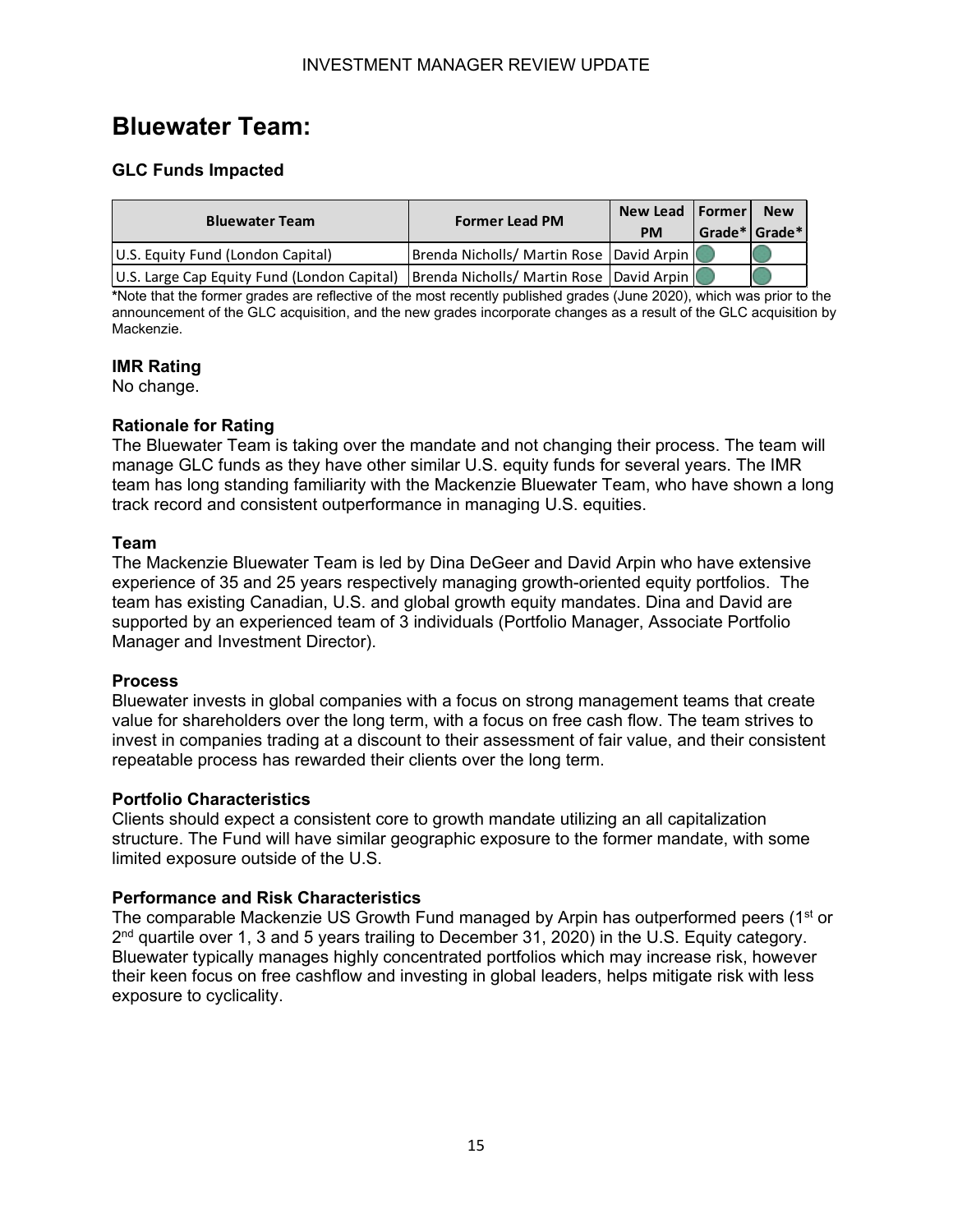# <span id="page-16-0"></span>**Global Quantitative Team:**

#### **GLC Funds Impacted**

| Global Quantitative Team   Former Lead PM                 | New Lead   Former  <br><b>PM</b> | $ $ Grade* $ $ Grade* $ $ | <b>New</b> |
|-----------------------------------------------------------|----------------------------------|---------------------------|------------|
| U.S. Value (London Capital) Robert Lee/ Pei Li Arup Datta |                                  |                           |            |

**\***Note that the former grades are reflective of the most recently published grades (June 2020), which was prior to the announcement of the GLC acquisition, and the new grades incorporate changes as a result of the GLC acquisition by Mackenzie.

#### **IMR Rating**

No change. The Fund remains "Under Review."

#### **Rationale for Rating**

25+ year industry veteran Arup Datta has previous experience running both U.S. Large Cap Core (combining Core and Value) and U.S. Large Cap Value portfolios for 8+ years at his previous firm Numeric Investors (1994-2012). However, his U.S. Value track record dates back to his time at his previous firm, and he does not have a continuous track record to port over to Mackenzie. The IMR team would like to continue to monitor the evolution of the pure value mandate. The U.S. Value (London Capital) Fund is currently "Under Review" due to poor performance, though we expect to see improvements under Arup's leadership. Given we need to build comfort with the Global Quantitative Team's ability to manage a U.S. Value mandate at Mackenzie, the Fund will remain 'Under Review'.

#### **Team**

The Mackenzie Global Quantitative Equity Team is led by Arup Datta. He is supported by a deep research pool of 5 dedicated analysts. The investment team has an average of 15 years of industry experience and has a history working together dating back to their prior firm. The Global Quantitative Team will assume responsibility for the U.S. Value Fund formerly managed by Pei Li and Robert Lee. Pei Li will be joining the Multi-Asset Strategies Team, supporting other mandates.

#### **Process**

This team uses a proprietary multi-factor quantitative approach to investing, allowing them to tactically position their mandates for all investing environments. This team has a core focus that aims to add value across a variety of market environments. The approach includes daily rebalancing and trading, utilizing a predictive transaction cost model with heightened focus on capacity.

#### **Portfolio Characteristics**

The mandate typically has 150 holdings of which about 25% will be in the top 10. The Fund include mid-cap exposure, while selectively overweighting/underweighting specific sectors (+/- 2%).

#### **Performance and Risk Characteristics**

While Arup and team do not currently manage a U.S. Large Cap value portfolio for Mackenzie using a quantitative approach, he did manage U.S. Large Cap Core (combining Core and Value) and U.S. Large Cap Value portfolios for 8+ years at his previous firm Numeric Investors (1994-2012). This previous track record suggests the Global Quantitative Team will be able to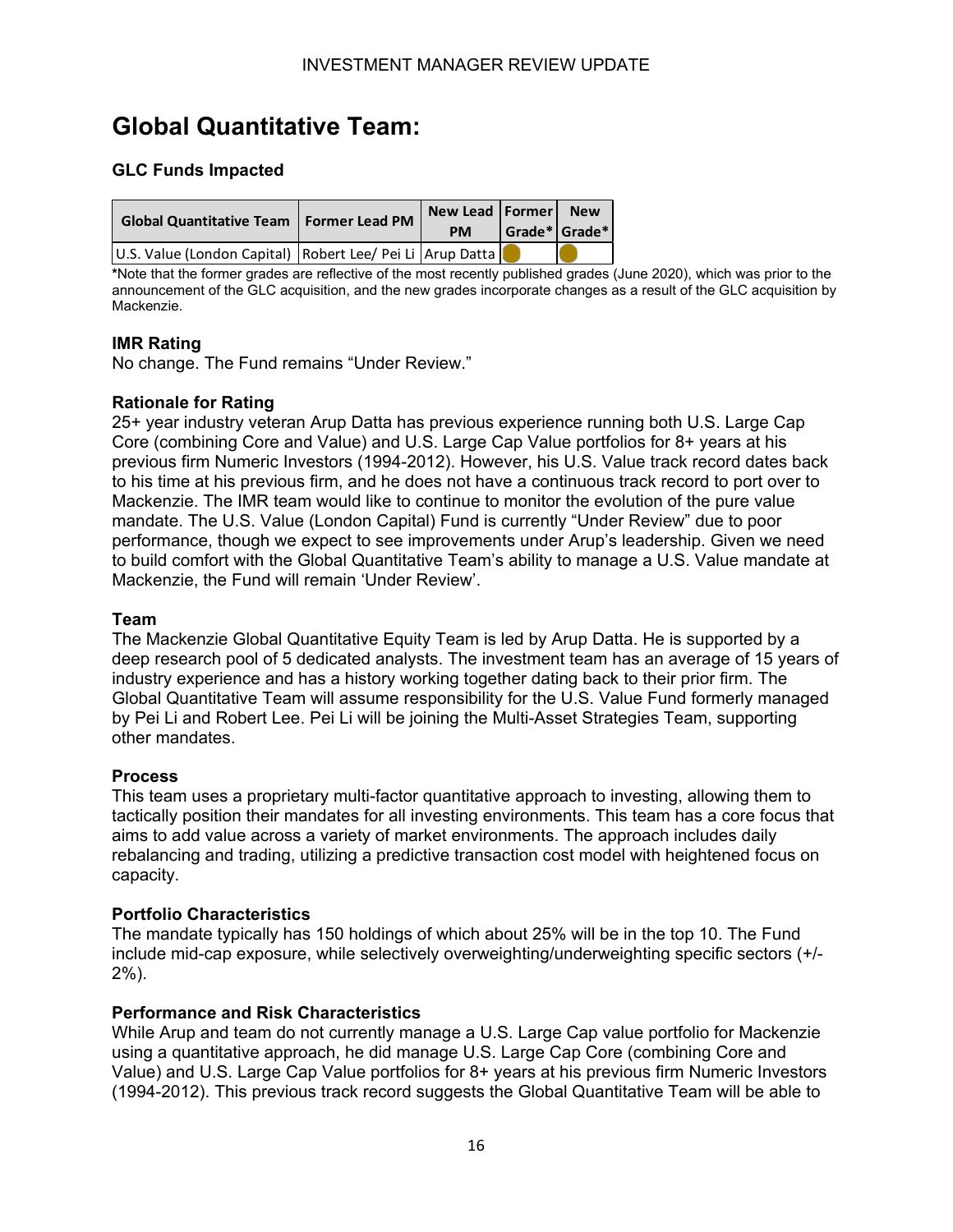add value over the benchmark while having positive risk-adjusted returns, however the IMR team will be monitoring this transition closely.

# <span id="page-17-0"></span>**Resource Team:**

#### **GLC Funds Impacted**

| <b>Resource Team</b>                                                             | <b>Former Lead PM</b> | New Lead PM | <b>Former New</b><br>Grade* Grade* |  |
|----------------------------------------------------------------------------------|-----------------------|-------------|------------------------------------|--|
| Canadian Resources Fund (GWLIM) Patricia Nesbitt/ Dylan Fricker   Benoit Gervais |                       |             |                                    |  |

**\***Note that the former grades are reflective of the most recently published grades (June 2020), which was prior to the announcement of the GLC acquisition, and the new grades incorporate changes as a result of the GLC acquisition by Mackenzie.

#### **IMR Rating**

No change. The Fund remains "Under Review".

#### **Rationale for Rating**

The deep and experienced Resource Team at Mackenzie will assume responsibility for the Canadian Resource Fund formerly managed by Dylan Fricker. Fricker will be joining the Mackenzie GLC Team and be responsible for other mandates. Historically performance has lagged in this mandate under the management of GLC, and the Fund has been "Under Review". In Spring 2021 this mandate will change from Canadian to Global, to broaden the opportunity set and better align with the existing mandates managed by the Mackenzie Resource Team. While we view this as a positive change the IMR team will need to continue to monitor the management and the transition to the global investment strategy over time.

#### **Team**

The Mackenzie Resource Team is led by Benoit Gervais and includes Onno Rutten, Scott Prieur and one dedicated analyst. Senior members (Benoit and Onno), have been working together since 2001.

#### **Process**

The team aims to provide above-average capital appreciation from equity investments in natural resource companies. The team believes that a company's ability to generate sustainable free cash flow over a full pricing cycle combined with management's acumen in allocating capital wisely, are key drivers of long-term value creation.

In Spring 2021 this mandate will change from Canadian to a Global Resource mandate, to better align with the existing mandates managed by the Mackenzie Resource Team.

#### **Portfolio Characteristics – What to Expect**

Given the mandate will be more globally focused (benchmark 55% MSCI World Energy/45% World Materials) and less concentrated than the Fricker-managed mandate, this should ultimately lead to a more diversified experience for clients. This is key as Canadian clients typically have a home-country bias, and therefore likely have considerable exposure to natural resource holdings, due to the sector's dominance in the S&P/TSX Composite Index. Owning a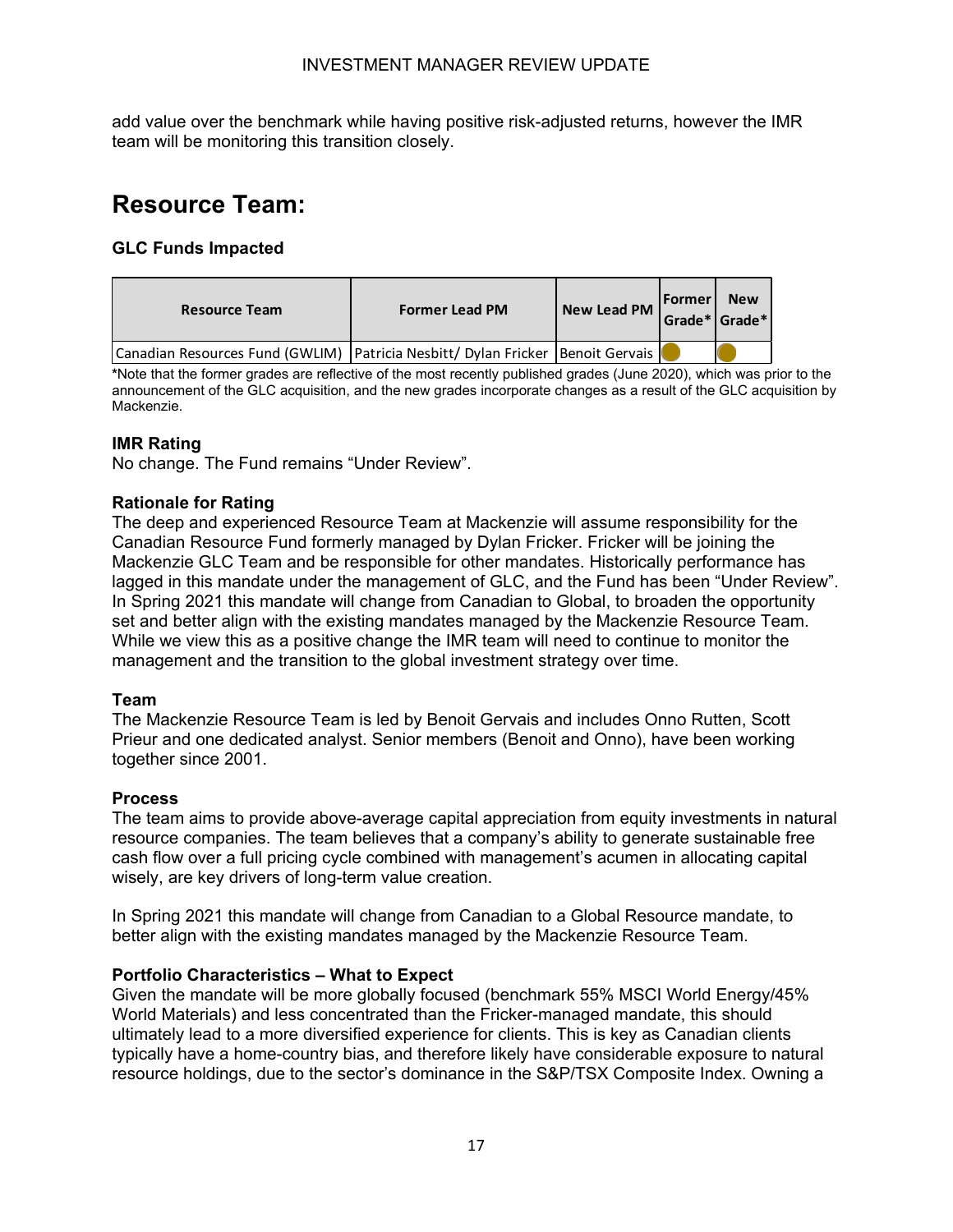more global mandate may lower any overlap in client resources holdings, and broaden the opportunity set for the managers when this fund becomes a global mandate in the spring.

#### **Performance and Risk Characteristics – What to Expect**

Overall, the new positioning of the mandate should help increase returns and lower risk in this typically volatile asset class. Gervais and team have been able to achieve strong long-term performance, with their more globally focused mandate. The team uses a proprietary multifactor risk model which provides optimal portfolio allocation while minimizing risk and trading costs.